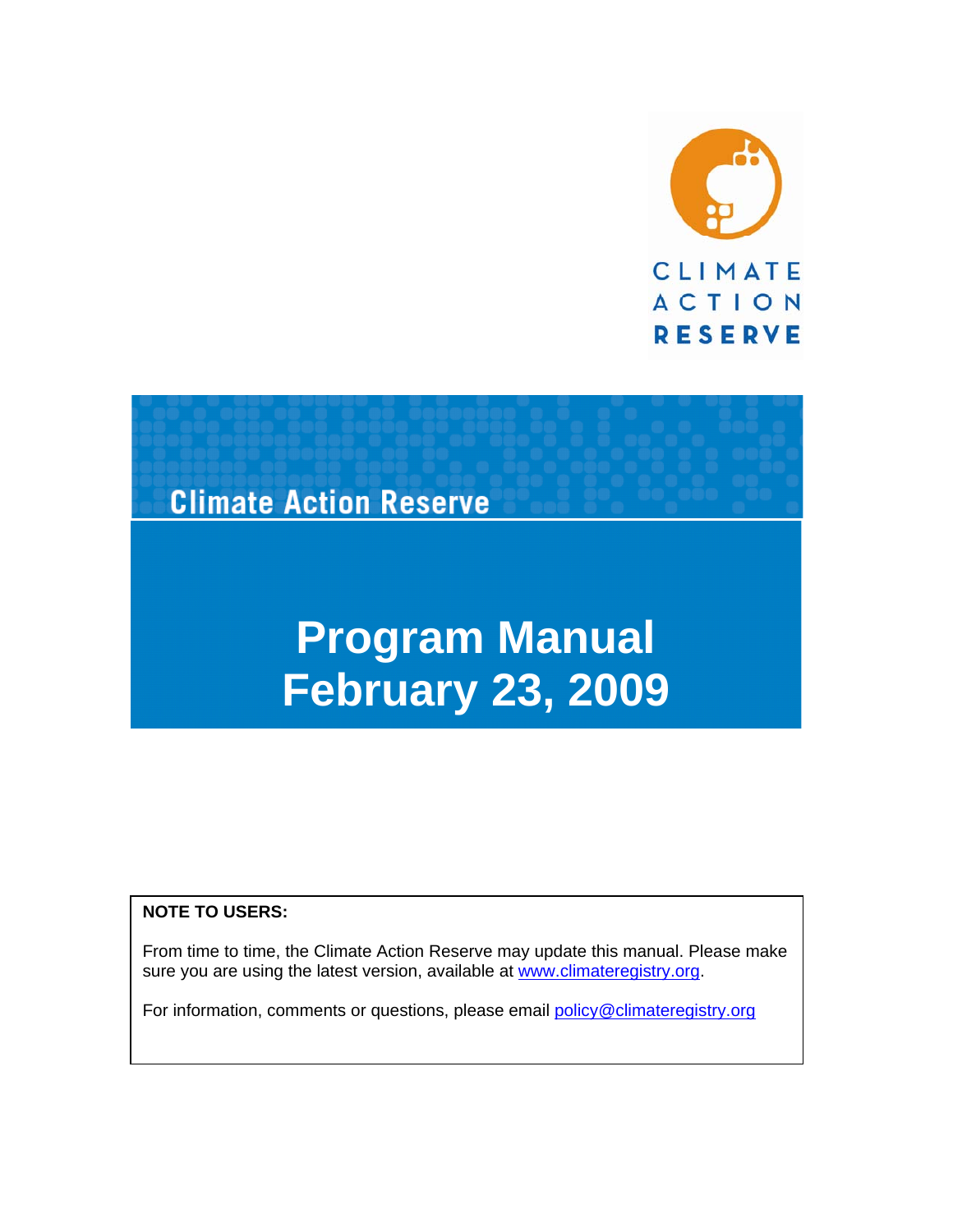# **Climate Action Reserve Program Manual**

| 1.     |             |  |
|--------|-------------|--|
| 1.1.   |             |  |
| 1.2.   |             |  |
| 1.3.   |             |  |
|        |             |  |
| 2.     |             |  |
| 2.1.   |             |  |
| 2.1.1. |             |  |
| 2.1.2. |             |  |
| 2.1.3. |             |  |
| 2.1.4. |             |  |
| 2.1.5. |             |  |
| 2.1.6. |             |  |
| 2.1.7. |             |  |
| 2.2.   |             |  |
| 2.2.1. |             |  |
| 2.2.2. |             |  |
|        | $2.2.2.1$ . |  |
| 2.2.3. |             |  |
| 2.2.4. |             |  |
| 2.2.5. |             |  |
| 2.2.6. |             |  |
| 2.2.7. |             |  |
| 2.2.8. |             |  |
| 2.2.9. |             |  |
| 2.3.   |             |  |
| 2.3.1. |             |  |
| 2.3.2. |             |  |
| 2.3.3. |             |  |
| 2.3.4. |             |  |
| 2.4.   |             |  |
| 2.4.1. |             |  |
| 2.4.2. |             |  |
| 2.4.3. |             |  |
| 2.5.   |             |  |
| 2.6.   |             |  |
|        |             |  |
| 3.     |             |  |
| 3.1.   |             |  |
| 3.1.1. |             |  |
| 3.1.2. |             |  |
| 3.2.   |             |  |
| 3.2.1. |             |  |
| 3.2.2. |             |  |
| 3.2.3. |             |  |
| 3.2.4. |             |  |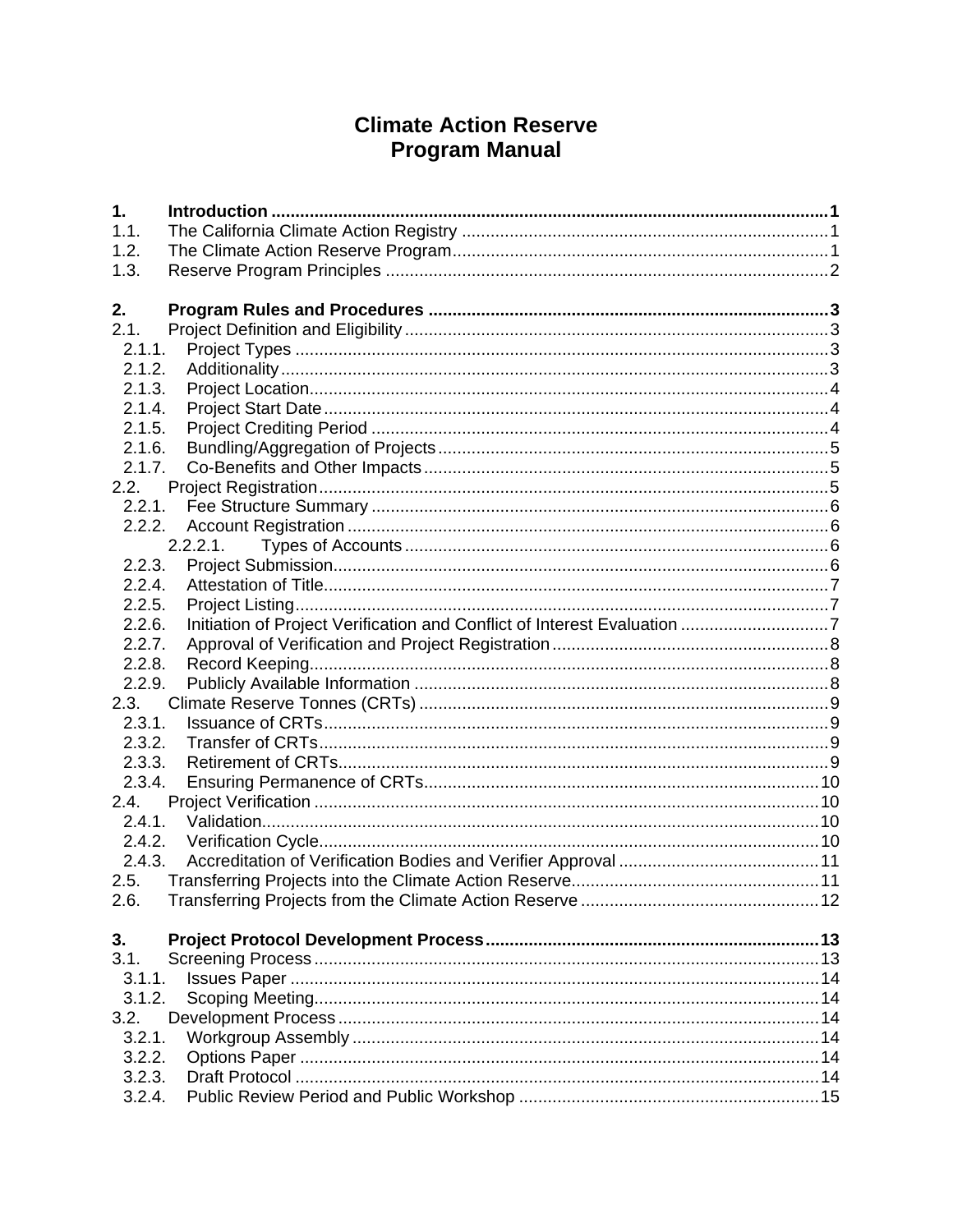| 3.3.3. Grace Period for Registration under Prior Protocol Versions 16 |  |
|-----------------------------------------------------------------------|--|
|                                                                       |  |
|                                                                       |  |
|                                                                       |  |
|                                                                       |  |
|                                                                       |  |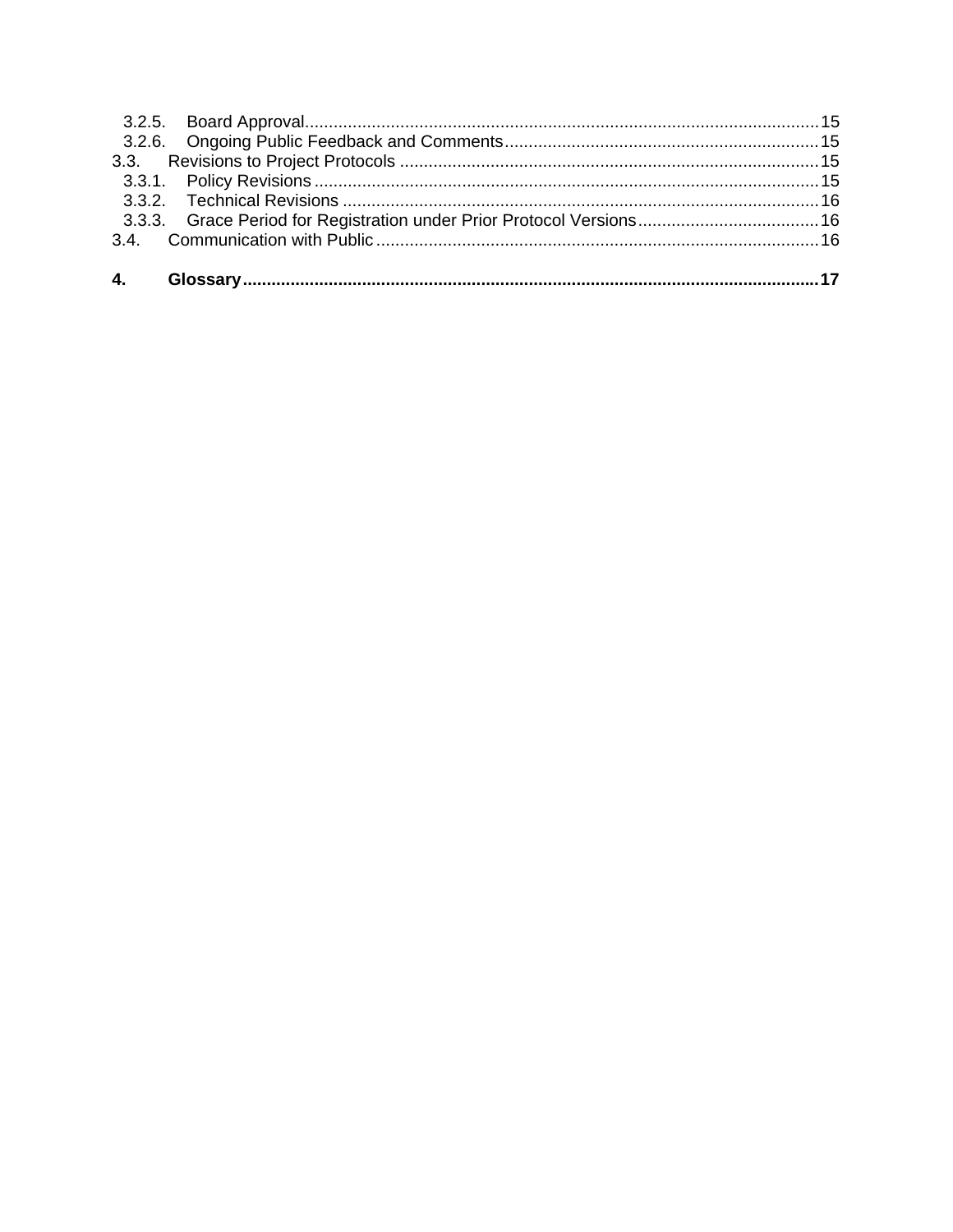# **1. Introduction**

The voluntary carbon market has the potential to significantly facilitate efforts to reduce greenhouse gases in the atmosphere and to help mitigate climate change. At the same time, there has been a great need for increased environmental integrity, transparency, rigor and accuracy in this market. The Climate Action Reserve (the Reserve) was created to meet this need by providing a rigorous set of protocols, guidelines, and tools to support the voluntary carbon market. The Reserve is intended to increase certainty and build confidence in the greenhouse gas (GHG) reduction market on the part of investors, project developers, the environmental community, and the public.

This Program Manual summarizes the overarching rules, policies and procedures for registering projects and creating offset credits with the Climate Action Reserve. It also describes the process used by the Reserve to develop protocols for determining the eligibility of, and quantifying reductions from, carbon offset projects.

Detailed information on the Reserve's general operating procedures and verification program can be found in the following documents:

- Climate Action Reserve Operating Procedures http://www.climateregistry.org/resources/docs/offsets/operatingprocedures.pdf
- Climate Action Reserve Terms of Use http://www.climateregistry.org/resources/docs/offsets/ccar-terms-of-use-05028.pdf
- Climate Action Reserve Verification Manual (under development)

# 1.1. The California Climate Action Registry

The California Climate Action Registry (CCAR) is a nonprofit organization committed to solving climate change through emissions accounting and reduction. It was created by the State of California in 2001 to promote and protect businesses' early actions to manage and reduce their GHG emissions. Through this mandate, CCAR established protocols to guide the development of emissions inventories and an online tool, the Climate Action Registry Reporting Tool (CARROT), to serve as a central database for emissions reports.

## 1.2. The Climate Action Reserve Program

The Climate Action Reserve is the national offsets program of the California Climate Action Registry. It was established to help ensure that the U.S. carbon market provides rigorously quantified environmental benefits while upholding integrity and financial value. It does this by establishing high-quality standards for quantifying and verifying GHG emission reductions from carbon offset projects; issuing carbon credits generated from such projects (called Climate Reserve Tonnes, or CRTs); and tracking the transfer and retirement of these credits in a transparent, publicly-accessible registry system. The Reserve's standards and registry system ensure the environmental integrity of using offsets. They also bring credibility and efficiencies to the carbon market, creating a trusted and valuable commodity.

At the heart of the Reserve is a publicly accessible web-based system where owners and developers of carbon offset projects can register project information along with verification reports demonstrating GHG emission reductions. Emission reductions are certified as CRTs (equal to one metric ton of GHG reduced/sequestered), which provide title assurance and unique serial number identifiers to assure that each tonne is counted and retired only once.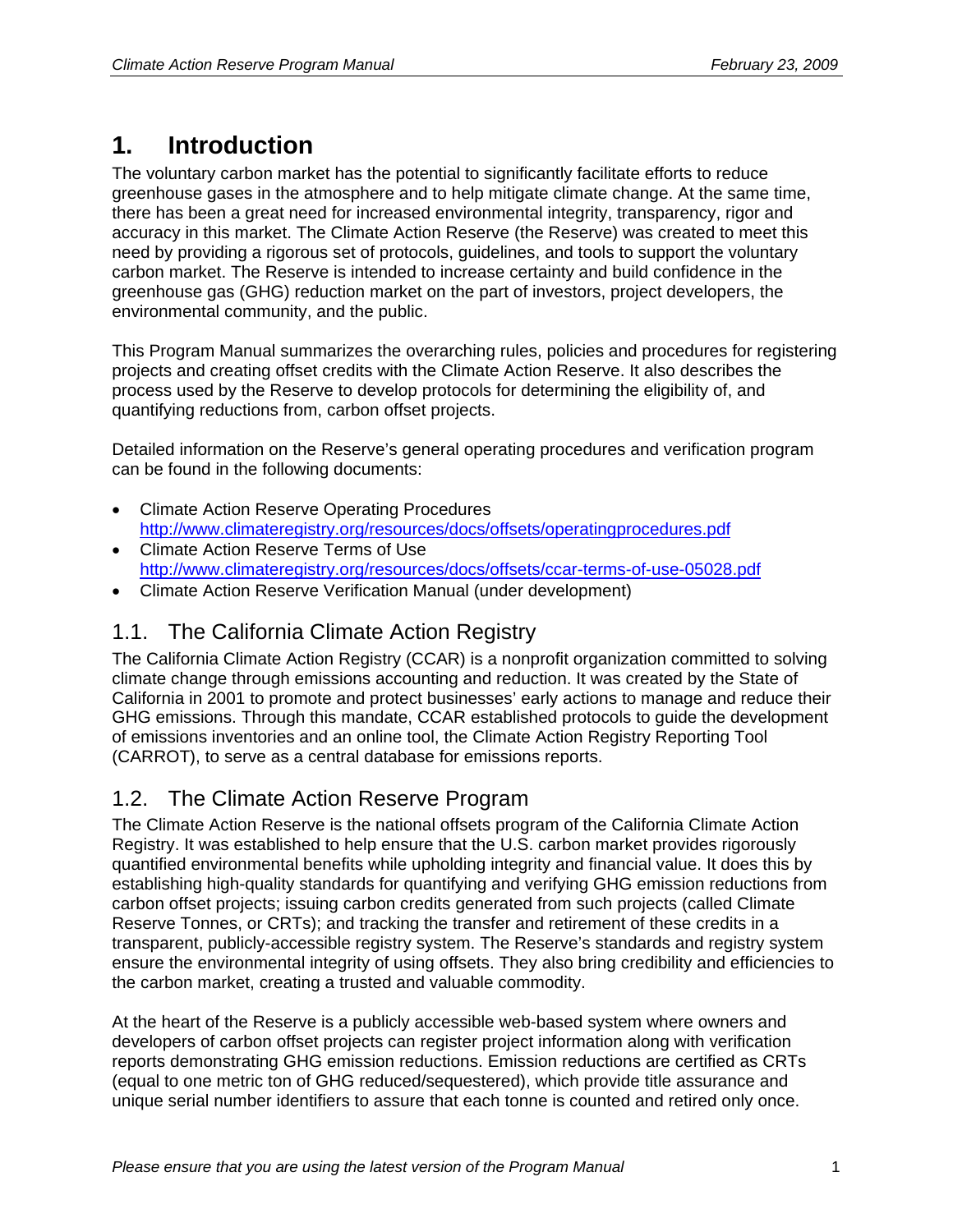The Climate Action Reserve uses a rigorous, open, and comprehensive process for developing all of its protocols. The Reserve's primary focus is on accurate and conservative GHG accounting to ensure that the emission reductions it certifies are real, permanent, additional, verifiable, and enforceable. Notwithstanding the rigor of the Reserve's requirements, CRTs are not currently recognized as valid for compliance in any government-run trading program or regulatory system. Only the government authorities in charge of designing such systems can decide whether CRTs will be recognized for compliance purposes in the future.

# 1.3. Reserve Program Principles

The Reserve's program rules and procedures, eligibility criteria, and quantification and verification protocols are designed to ensure that GHG emission reductions certified by the Reserve are:

- **Real:** GHG reductions must have actually occurred (not merely be projected to occur), and should not be an artifact of incomplete or inaccurate emissions accounting. Methods for quantifying emission reductions should be conservative to avoid overstating a project's effects. The effects of a project on GHG emissions must be comprehensively accounted for, including unintended effects (often referred to as "leakage").
- **Additional:** GHG reductions must be additional to any that would have occurred in the absence of the Climate Action Reserve, or of a market for GHG reductions generally. "Business-as-usual" projects – i.e., those that would occur in the absence of a GHGreduction market – should not be eligible for registration.
- **Permanent:** In order to function as offsets to GHG emissions, GHG reductions must effectively be "permanent." This means that if verified GHG reductions are reversed within 100 years after their registration (i.e., sequestered carbon is released back to the atmosphere), an equivalent number of CRTs must be retired to compensate for the reversal.
- **Verified:** GHG reductions must be verified on an *ex-post* basis. Verification requires thirdparty review of monitoring data for a project to ensure the data are complete and accurate.
- **Owned Unambiguously:** No parties other than the registered project owner must be able to reasonably claim ownership of the GHG reductions.

In addition, the Reserve strives to ensure that the offset projects it registers are **not harmful.** Projects must have no negative social, economic, or environmental consequences and ideally should result in benefits beyond climate change mitigation.

Finally, the Reserve strives for **practicality**, by integrating rigorous requirements with time- and cost-minimizing steps for project developers. Practicality involves alleviating potential barriers to GHG project implementation without compromising credibility.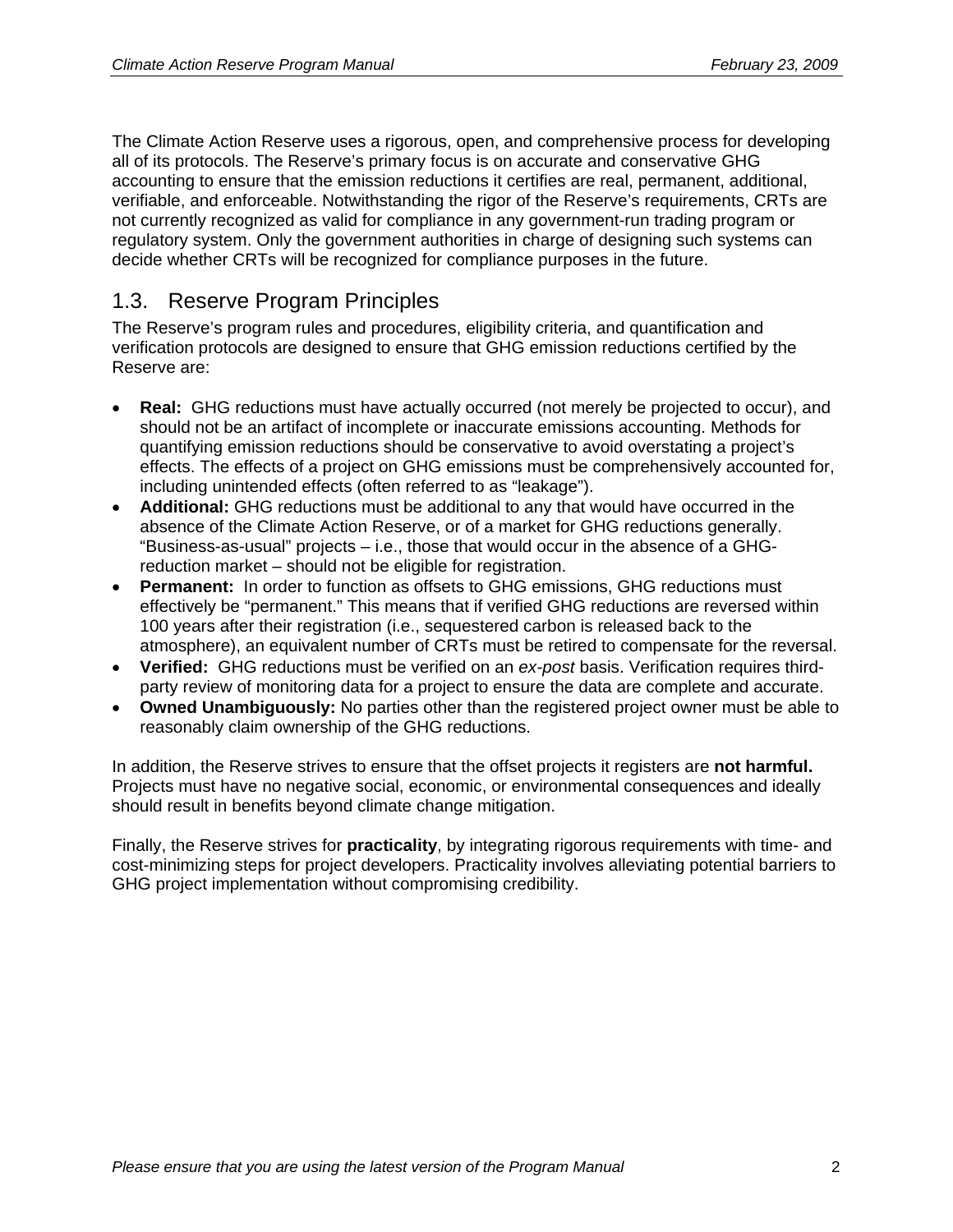# **2. Program Rules and Procedures**

While each project protocol contains specific guidance on the eligibility, quantification and monitoring of project activities, there are general rules and procedures that apply to all project types. This section contains the rules, policies and procedures for registering projects and creating offset credits with the Climate Action Reserve.

# 2.1. Project Definition and Eligibility

A GHG project is a specific activity or set of activities intended to reduce GHG emissions, increase the storage of carbon, or enhance GHG removals from the atmosphere.<sup>1</sup> A GHG project is considered to be a "carbon offset" project if the reductions or removals it generates are used to compensate for GHG emissions occurring elsewhere.<sup>2</sup> The Climate Action Reserve's primary purpose is to certify GHG reductions as carbon offsets. Therefore, GHG projects are eligible to register with the Reserve only if they meet predefined eligibility rules designed to uphold the Reserve's program principles presented in Section 1.3. The Reserve's eligibility rules define, among other things, the types of activities that can create creditable GHG reductions, where GHG projects can be located geographically, and the earliest dates at which GHG projects can have begun operating. The Reserve's eligibility rules are explained in general terms below, but project developers should always cross reference the eligibility rules detailed in each project protocol to ensure that their GHG project meets all of the eligibility rules for a specific project type.

## **2.1.1. Project Types**

The Reserve will only register GHG projects that follow approved project protocols. In other words, only projects meeting the requirements of project protocols that have been approved and adopted by the Reserve's Board are eligible for registration on the Reserve. The Reserve may establish linkages with additional programs in the future to allow other projects to be registered.

Approved project protocols are available for download at http://www.climateregistry.org/tools/protocols/project-protocols.html.

You can find information about additional project protocols in development at http://www.climateregistry.org/tools/protocols/protocols-in-progress.html.

## **2.1.2. Additionality**

Additionality is the most important eligibility criterion for carbon offsets, but also the most difficult to practically define and implement. Put simply, if a GHG reduction is to function as an offset, it cannot be a reduction that would have occurred in the absence of an offset market. It is critical that offset reductions be a response to the incentives created by such a market. Otherwise, purchasers of offsets will simply subsidize activities that would have happened anyway, and cannot legitimately claim to be reducing emissions by their purchase. The challenge is to devise methods to identify activities that are "additional" to what would have happened anyway, in the absence of the Climate Action Reserve and carbon offset markets generally.

 $\overline{a}$ <sup>1</sup> World Resources Institute (WRI), World Business Council for Sustainable Development (WBCSD), 2005. The GHG Protocol for Project Accounting. World Resources Institute, Washington, D.C.

<sup>&</sup>lt;sup>2</sup> Offset Quality Initiative, 2008. Ensuring Offset Quality: Integrating High Quality Greenhouse Gas Offsets *Into North American Cap-and-Trade Policy*. Available at: http://www.offsetqualityinitiative.org/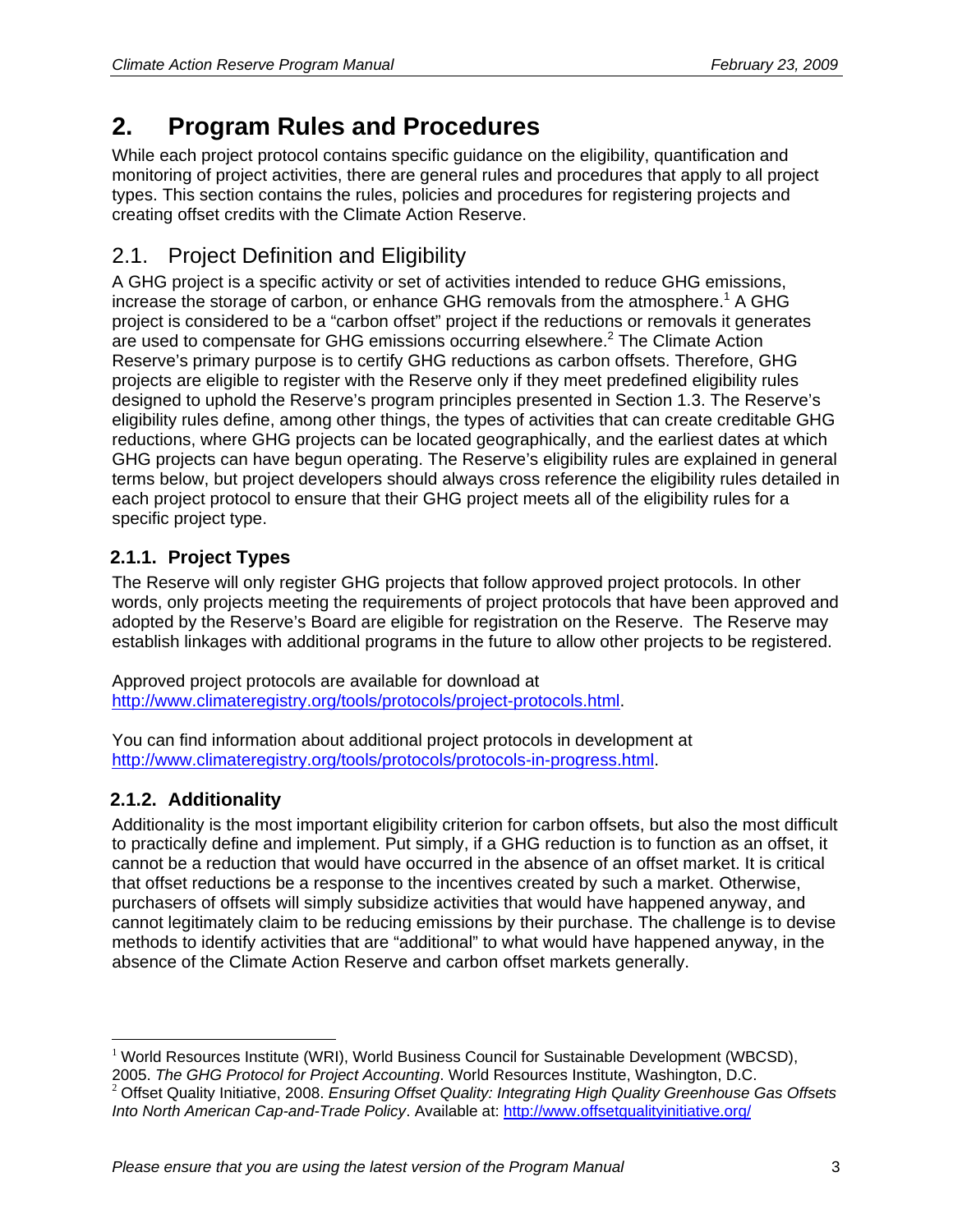The Reserve applies a "top-down" or "standardized" approach to determining additionality. Under this approach, the Reserve establishes performance standards and other conditions or criteria that projects must meet in order to be considered additional. These standards and criteria are established separately for each project type, and are designed to exclude nonadditional (or "business-as-usual") projects from eligibility. In all cases, projects that are required by law or regulation are excluded. Other criteria and conditions are specified in each project protocol.

This approach differs from some other offset programs, where additionality is assessed using information and analysis specific to each project. It avoids the need to subjectively interpret individual project developers' assertions about additionality, and sends a clear signal to market participants about which projects will be eligible and which ones will not. Like any testing method, however, it is potentially subject to error. The Reserve strives to establish rigorous standards for additionality that serve to exclude the vast majority of non-additional projects. At the same time, the Reserve acknowledges that no system of testing for additionality is perfect, and it reserves the right to update and modify additionality criteria over time in light of new data and information.

#### **2.1.3. Project Location**

Projects throughout the United States and its territories are eligible to be registered with the Reserve. Some project types will also be eligible in Mexico. Project developers should check the project location eligibility requirements specified in each project protocol.

#### **2.1.4. Project Start Date**

In general, the start date for a project will correspond to the start of the activity that generates GHG reductions (sometimes referred to as "start of operations"). Specific requirements for determining the start date of a project are contained in each protocol. Projects must be submitted to the Reserve for listing<sup>3</sup> no more than 6 months after their start date or they will not be eligible for registration.

Exceptions to this 6-month submittal period are made whenever the Reserve adopts a protocol for a new project type. After a new project protocol is adopted by the Climate Action Reserve Board, projects with a start date of January 1, 2001 or later are eligible for listing on the Reserve for 12 months from the protocol adoption date. This retroactive eligibility is tied to the launch date of CCAR and its establishment as a mechanism for registering GHG emissions and reductions. The launch of CCAR sent a signal to GHG-emitting entities and potential project developers that revenue from GHG reductions could be an important component of project financing. Projects implemented prior to January 1, 2001 are not eligible for registration on the Reserve.

### **2.1.5. Project Crediting Period**

 $\overline{a}$ 

The project "crediting period" defines the period of time over which a project's GHG reductions are eligible to be certified as CRTs. In general, the start of a project's crediting period will correspond to its start date.

 $3$  A project is considered "listed" when the project developer has created an account with the Reserve, submitted the required project submittal forms and related required documents, paid the project submittal fee, and the Reserve has approved the project for listing.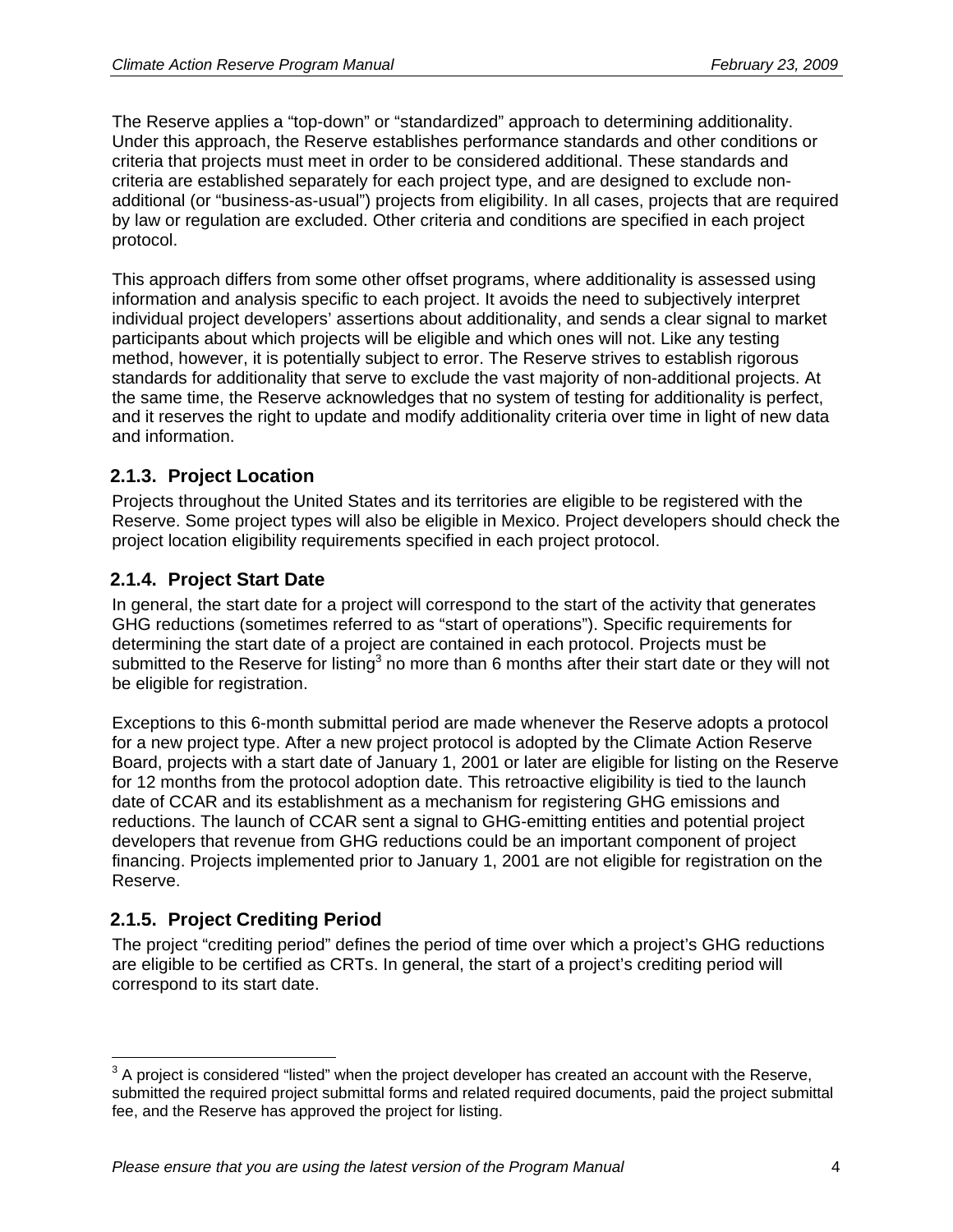The length of a project's crediting period is defined in each project protocol. For most projects registered with the Reserve, there is a 10-year non-renewable crediting period. For forest projects, the crediting period is 100 years.

Notwithstanding any predefined crediting period, projects that become required by law will not be eligible to receive CRTs for the reductions they generate. Thus, if a project becomes subject to a regulation, ordinance, or permitting condition that effectively requires its implementation, the project can no longer be considered additional and its crediting period will be terminated. The crediting period will likewise be terminated if the emissions sources affected by a project become regulated (directly or indirectly) under a cap-and-trade program.

Details on the effective crediting period for each type of project recognized by the Reserve are contained in each protocol.

#### **2.1.6. Bundling/Aggregation of Projects**

The Reserve does not allow individual GHG projects to be aggregated for reporting purposes. Each GHG project, as defined by its project boundary (defined in each protocol), must register separately with the Reserve. However, protocols for certain project types may allow project boundaries to span multiple activities or locations. For example, the Livestock Project Protocol covers centralized manure digesters by allowing the project boundary to include all individual livestock operations that contribute manure to the centralized processing facility, as well as the centralized facility itself.

Project developers should check specific project protocols for guidance on whether aggregation of individual activities is allowed under a single project.

#### **2.1.7. Co-Benefits and Other Impacts**

The Reserve requires project developers to demonstrate that their GHG projects will not undermine progress on other environmental issues such as air and water quality, endangered species and natural resource protection, and environmental justice. When registering a project, the project developer must attest that the project is in compliance with all applicable environmental regulations. In addition, individual protocols may allow for project developers to report measures taken to avoid negative impacts. Individual protocols may also encourage GHG project developers to report on the potential environmental co-benefits of their projects, such as reductions in other air pollutants, improvements in water quality, enhancement of wildlife habitat, etc.

The Reserve coordinates with government agencies and environmental representatives to ensure that its climate-oriented work complements other environmental policies and programs.

### 2.2. Project Registration

This section summarizes the administrative steps a project developer must follow to register a project with the Climate Action Reserve. The timing of project registration may be independent of its start date. In other words, projects may be registered after they begin operation (subject to the eligibility restrictions on the project start date described above), or before. However, the steps detailed in this section must be followed in order for the Reserve to issue CRTs to a project.

Detailed information on the Reserve's software operating procedures, including step-by-step instructions for creating accounts, entering information, receiving CRTs, and transferring CRTs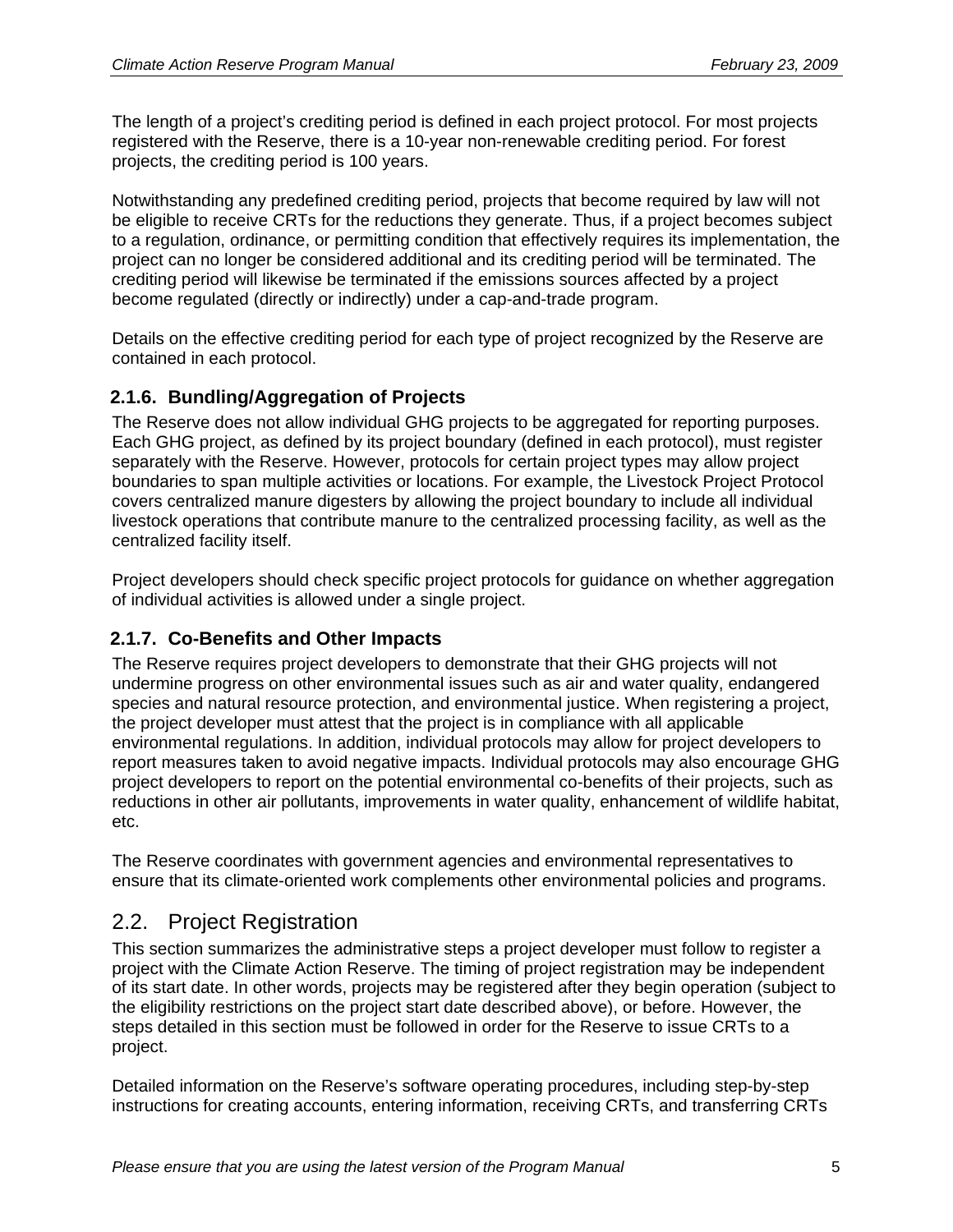among accounts can be found in the Reserve's Operating Procedures Manual: http://www.climateregistry.org/resources/docs/offsets/operatingprocedures.pdf.

#### **2.2.1. Fee Structure Summary**

The Reserve imposes required fees that are automatically charged to account holders during the project registration process (Sections 2.2.2-2.3.1). A summary of those fees is below:

| Account Maintenance Fee (annual)       | \$500     |
|----------------------------------------|-----------|
| Project Submittal Fee (per project)    | \$500     |
| CRT Issuance Fee (per CRT issued)      | \$0.15    |
| CRT Transfer Fee (per CRT transferred) | \$0.03    |
| Retirement (per CRT retired)           | no charge |

#### **2.2.2. Account Registration**

As a first step, a project developer must set up an account with the Reserve. Account registration only needs to occur once; any number of projects can be registered under the same account.

Any person or organization may apply for a Reserve account regardless of location or affiliation. Account applications are completed through the Reserve software. Along with completing an online application, each user must also agree to the legal Terms of Use for the Reserve. The Terms of Use document can be found at

http://www.climateregistry.org/resources/docs/offsets/ccar-terms-of-use-05028.pdf.

When a new account is approved by the Reserve, the account holder will receive an invoice for the account maintenance fee (\$500 annually). Payment is due within 30 days of approval to avoid cancellation of the new account.

#### *2.2.2.1. Types of Accounts*

There are four types of accounts in the Reserve:

- 1. **Project Developer**. An organization that wishes to develop projects that generate GHG reductions/removals. This account type can also transfer and manage CRTs.
- 2. **Trader/Broker/Retailer**. This type of account will transfer and manage CRTs, but not develop its own projects.
- 3. **Verifier**. Verifiers who have been authorized by the Reserve to verify projects. There is no annual account fee for verifiers.
- 4. **Reviewer**. This account type is only for those who have been asked by the Reserve to serve as a project reviewer. There is no annual account fee for reviewers.

The public also has the ability to view information on the Reserve, but an account is not needed to view publicly available information.

#### **2.2.3. Project Submittal**

Project developers must complete and upload the appropriate project submittal forms for the project type and pay a project submittal fee to the Reserve (\$500 per project). Submittal forms are specific to the project type and include project descriptions and preliminary information used to assess eligibility. All projects must also submit an Attestation of Title (see section 2.2.4). The submittal forms for each type of project are available for download at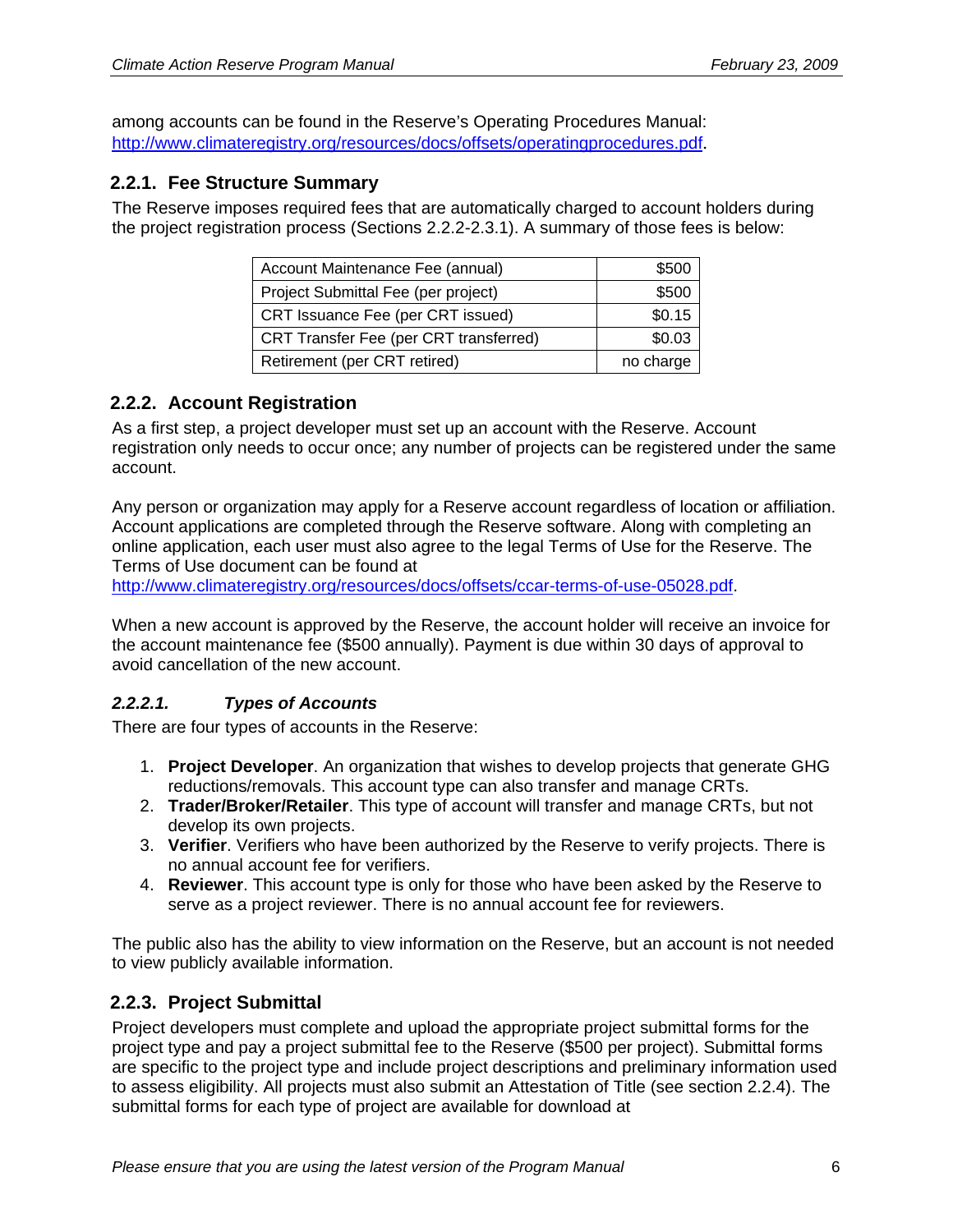http://www.climateregistry.org/offsets/project-registration.html. A project is considered "submitted" when all of the appropriate forms have been uploaded and submitted to Reserve software, and the project developer has paid the project submittal fee.

Once a project is submitted, it must be registered<sup>4</sup> within 30 months. Otherwise, the project must be re-submitted for registration under the most current version of its associated protocol.

#### **2.2.4. Attestation of Title**

In addition to other project submittal forms, project developers must submit an Attestation of Title form indicating that they have exclusive rights to the GHG reductions or removals associated with the project and for which the Reserve will issue CRTs. The Attestation of Title stipulates that GHG reductions or removals for which CRTs are issued will not be registered on another system or claimed as an offset outside of the Reserve. The Attestation to Title form can be downloaded at http://www.climateregistry.org/resources/docs/offsets/Projectregistration/proofoftitle.pdf.

#### **2.2.5. Project Listing**

Once the project submittal fee has been received, the Reserve will review the forms to determine whether they are complete and conduct a preliminary assessment of the project's eligibility. Once this review is satisfactorily completed, the project is "listed" on the Reserve. Project verification activities cannot begin until a project is listed. Review of submitted forms will generally take about two weeks.

#### **2.2.6. Initiation of Project Verification and Conflict of Interest Evaluation**

As described in Section 2.4, the Reserve requires third-party verification of all GHG reductions by a Reserve-approved verifier. Once the project developer has selected a verifier, the verifier must submit a Notice of Verification Activities and Conflict of Interest Evaluation Form (NOVA/COI Form) to the Reserve at least 10 business days prior to the commencement of verification activities. The Reserve will use this information to assess the potential for conflict of interest between the verifier and the project developer. In order for verification activities to begin, the Reserve must determine that the potential for conflict of interest between the project developer and the verifier is low. The conflict of interest evaluation must be completed before verification activities can begin. The NOVA/COI Form is available for download at http://www.climateregistry.org/offsets/project-verifiers.html.

Once the conflict of interest evaluation is complete, the project developer must enter project data into the Reserve software. Required data is described in each protocol, and can include project information, monitored GHG emissions data, estimated GHG emission reductions, and other data required by the project monitoring guidelines. Once the project data is complete, the project developer submits the project data and then project as a whole for verification.

The verifier then reviews the project data, conducts site visits as needed, and verifies that the listed project has fully complied with the appropriate project protocol and that the GHG reductions/removals have been appropriately quantified. The verifier then submits a Verification Opinion and Verification Report to the Reserve through the Reserve's software interface. Once

 $\overline{a}$  $4$  A project is considered "registered" when the project has been verified by an approved third-party verifier, submitted by the project developer to the Reserve for final approval and approved by the Reserve.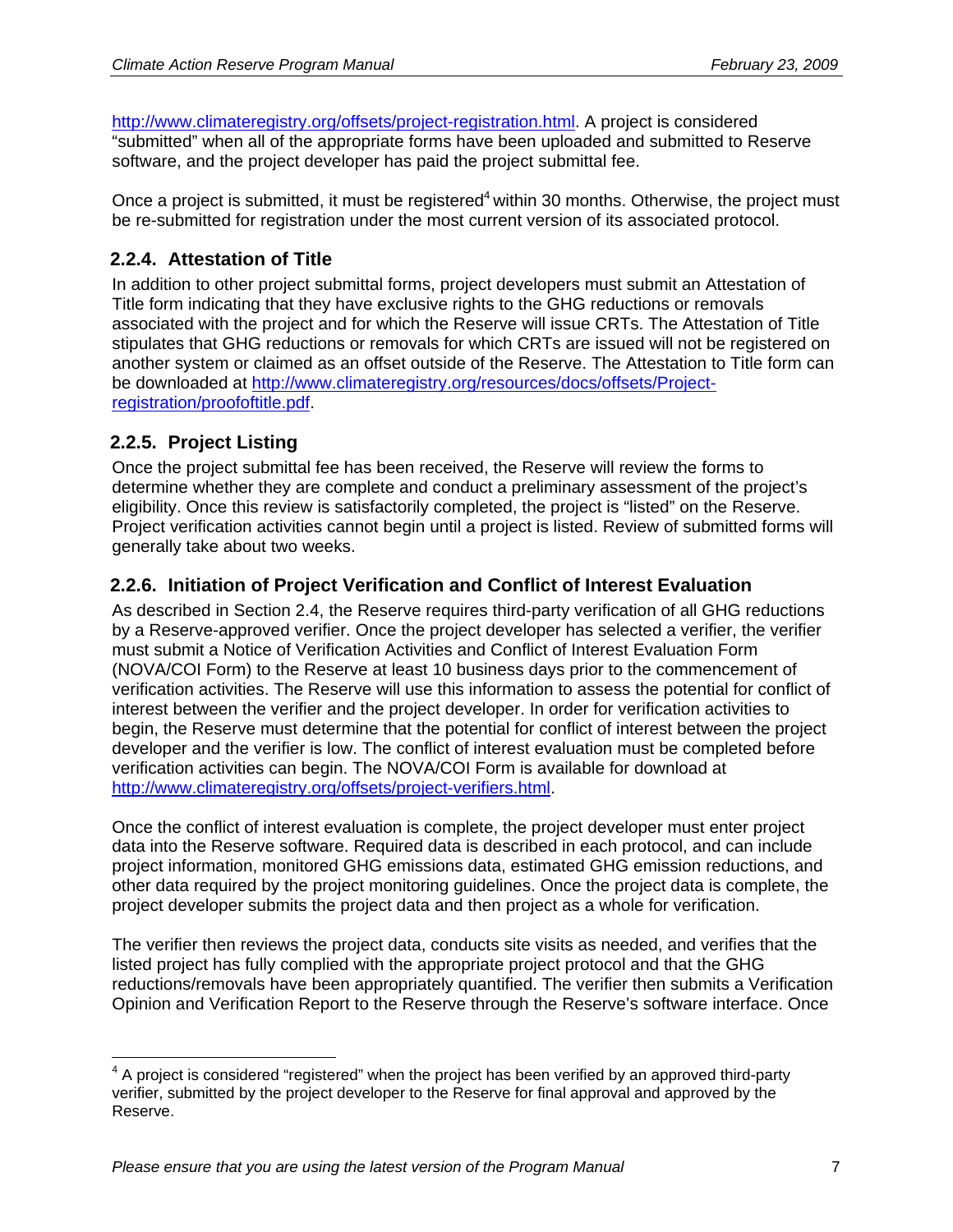the verifier has submitted these items, the status of the project changes from listed to "verified" in the Reserve software.

#### **2.2.7. Approval of Verification and Project Registration**

Once the verifier completes the Verification Opinion and Report, the project developer reviews the verifier's documents and then formally submits the project to the Reserve for final approval of the verification. The Reserve reviews the submission for completeness, reviews the Verification Opinion and Verification Report, and either approves the verification or requests a re-submittal of one or more components. Upon approval, the project developer receives an invoice for the issuance of CRTs generated by the project (\$0.15 per CRT).

A project becomes "registered" with the Reserve after its first Verification Report is approved. The status of the project then changes from verified to registered in the Reserve software. See Section 2.4 below and the Climate Action Reserve Verification Manual for further information about the project verification cycle.

#### **2.2.8. Record Keeping**

According to the Terms of Use, the Reserve has the right to examine, audit, and obtain copies of users' non-proprietary records from the most recent 12 month period. The Reserve does not anticipate this being a routine need, but rather a rare event to verify the accuracy of any attestation, transfer, or statement, or to review account holders' performance of obligations under the protocols, the Terms of Use, or the Reserve's Operating Procedures.

At a minimum, project developer account holders on the Reserve must also maintain copies of all relevant records related to their projects and associated account usage for at least five years after the end of the crediting periods for their projects.

#### **2.2.9. Publicly Available Information**

The Reserve is intended to serve both account holders and the interested public. To this end, information about each project registered with the Reserve is accessible to the public. This openness and transparency provides interested parties with valuable information and helps instill confidence in the Reserve and enhance the credibility of the offset credits it certifies.

The public and all account holders can access the following information online:

- **Participating companies.** Organizations that have an active Reserve account (address or contact information is not disclosed).
- **Projects**. Projects that are listed, verified, or registered with the Reserve. (Cancelled or rejected projects are not displayed).
- **Project CRTs issued.** Projects for which CRTs have been issued along with the original quantity of CRTs issued to each project. Current CRT balances in individual accounts are not automatically displayed.
- **Search of CRT serial numbers**. The Reserve's software allows searching for a CRT serial number by batch number or block start or end numbers. This search feature is designed for someone who wants see details about a given CRT batch (for example, a CRT buyer). It cannot be used to search every CRT issued for a company or project. Search results include whether the CRTs are active or retired and, if retired, the time and date of retirement.
- **Accounts disclosed to public.** Active or retirement CRT balances that account holders have chosen to be shown to the general public.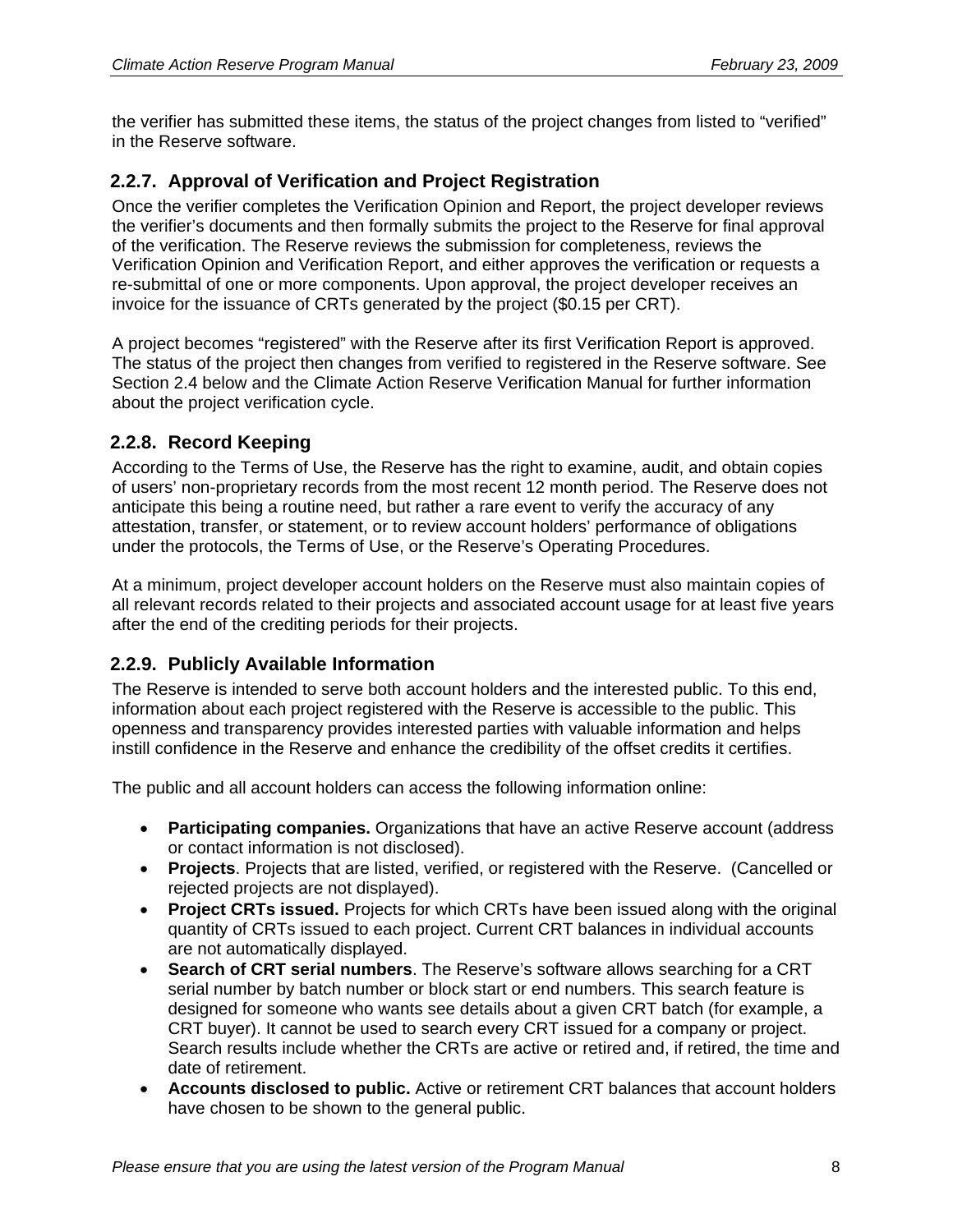• **Retired CRTs.** Displays the CRTs that have been retired by account holders.

Information that is never shared with the public includes:

- Company street addresses
- Company phone, fax, or email addresses
- Internal company information, like billing addresses
- Any person's contact information

Account holders' contact information is not used by the Reserve except to notify users of important system occurrences, and is not shared with other parties.

# 2.3. Climate Reserve Tonnes (CRTs)

In the Reserve, GHG reductions/removals are recognized as Climate Reserve Tonnes or CRTs, which are equal to one metric ton of GHG reduced/sequestered. After projects are registered, CRTs are issued based on the GHG reduction/removal amount reported by the project developer and confirmed by an approved verifier. CRTs are issued only on an ex-post basis (i.e., after verification that reductions have actually occurred) and only for GHG reductions/removals that occur within the project crediting period. CRTs are issued in vintages according to the year in which verified GHG reductions/removals occurred. For transparency, each CRT has a unique serial number with embedded information that identifies the project type, location, developer and vintage. The unique serial number persists as CRTs are transferred between accounts or retired.

#### **2.3.1. Issuance of CRTs**

CRTs are issued by the Reserve for actual GHG reductions/removals achieved by a project, as determined in approved Verification Reports. Once a project is registered and the project's account holder pays the appropriate CRT Issuance Fee, CRTs for verified GHG reductions/removals are released into the account holder's primary CRT account. CRTs will not be issued until the CRT Issuance Fee is received by the Reserve. CRTs can then be transferred to another Reserve account holder's account; moved into one of the project account holder's other accounts; or retired.

### **2.3.2. Transfer of CRTs**

In order to transfer CRTs to another party, that party must have an approved account with the Reserve. There is a transfer fee (\$0.03 per CRT charged to the transferer) to transfer CRTs from one account holder to another. The transfer is conducted via the software between the two account holders; the Reserve does not play a role in the transfer.

**Note:** The Reserve does not function as a trading system or commodity exchange. The sale or purchase of CRTs takes place outside of the Reserve. Account holders may record sales by using the Reserve to move CRTs from one account to another. However, the Reserve makes no warranties concerning, and has no control over, the legal ownership of CRTs that may be held in individual accounts.

#### **2.3.3. Retirement of CRTs**

CRTs may be "retired" to indicate that the emission reductions/removals they represent have been used to satisfy a voluntary GHG emissions-reduction claim. To support such claim, CRTs must be taken out of circulation so that they cannot be used to support any further claims. The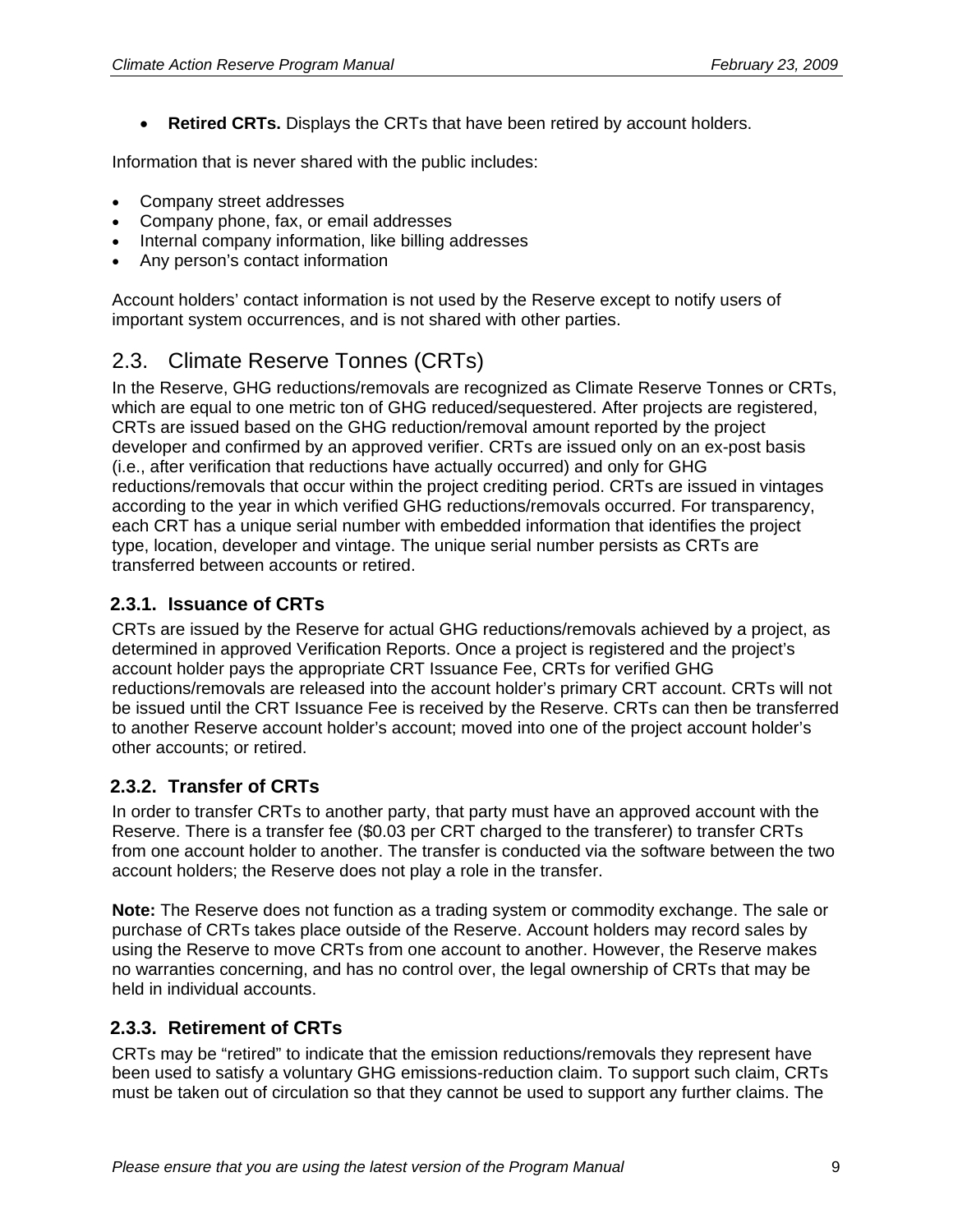Reserve retires CRTs by transferring them to a locked retirement account, where they remain permanently, precluding further use or transfer to other parties. Each account holder has its own associated retirement account. There is no charge to retire CRTs.

#### **2.3.4. Ensuring Permanence of CRTs**

The Reserve promotes projects that result in permanent reductions of GHG emissions or increased sequestration (removals). The underlying standard for permanence is that carbon is sequestered from the atmosphere and remains stored for a period of not less than 100 years.

#### **Permanence Insurance Requirements**

To be determined by forest project protocol workgroup

#### 2.4. Project Verification

The Reserve requires periodic third-party verification<sup>5</sup> of all GHG projects, as specified in each project protocol. This provides an independent review of data and information used to produce offset credits (CRTs). For every project, a third-party verifier reviews and approves documentation, monitoring data, and procedures used to estimate GHG reductions/removals. Verifiers submit a Verification Opinion and Verification Report that provide the basis for determining the quantity of CRTs that can be issued to the project. The Reserve makes these reports publicly available. Verifiers conducting verification activities for projects listed or registered on the Reserve must be trained by the Reserve or its approved designees and employed by or subcontracted to an accredited verification body. A list of accredited verification bodies is available at http://www.climateregistry.org/tools/verification/verifiers.html.

Verifiers follow guidelines set forth in the Reserve's Project Verification Manual, as well as rules and procedures described in the specific verification protocols that accompany each project protocol.

#### **2.4.1. Validation**

Validation involves determining whether a project is eligible to be registered with the Reserve. Unlike some other offset programs, the Reserve does not require that validation be conducted separately from verification. Instead, when a project is verified for the first time, verifiers are required to affirm the project's eligibility according to the rules defined in the relevant project protocol. Project developers may choose to have a project verified early (e.g., prior to the end of its first year of operation) in order to establish its eligibility for registration. Because the Reserve's eligibility criteria are mostly standardized, determination of eligibility is usually straightforward and requires minimal interpretative judgment by verifiers.

#### **2.4.2. Verification Cycle**

All projects must go through verification within 30 months of being submitted to the Reserve. Following initial verification and registration, all non-forest projects must be verified at least annually. Project developers may choose to verify more frequently (e.g., quarterly or biannually). Forest projects may submit annual monitoring reports in lieu of annual verification, but may not

<sup>————————————————————&</sup>lt;br><sup>5</sup> CCAR is updating the terminology used for the verification process to be in agreement with generally accepted national and international terminology. In the past, protocols and guidance documents have used the term "certification" to represent the activity of "verifying." CCAR is now using the more widely accepted terms "verification" and "verifier". Some protocols may still use the terms certification and certifier, but are scheduled to have that language updated in the next 6 months.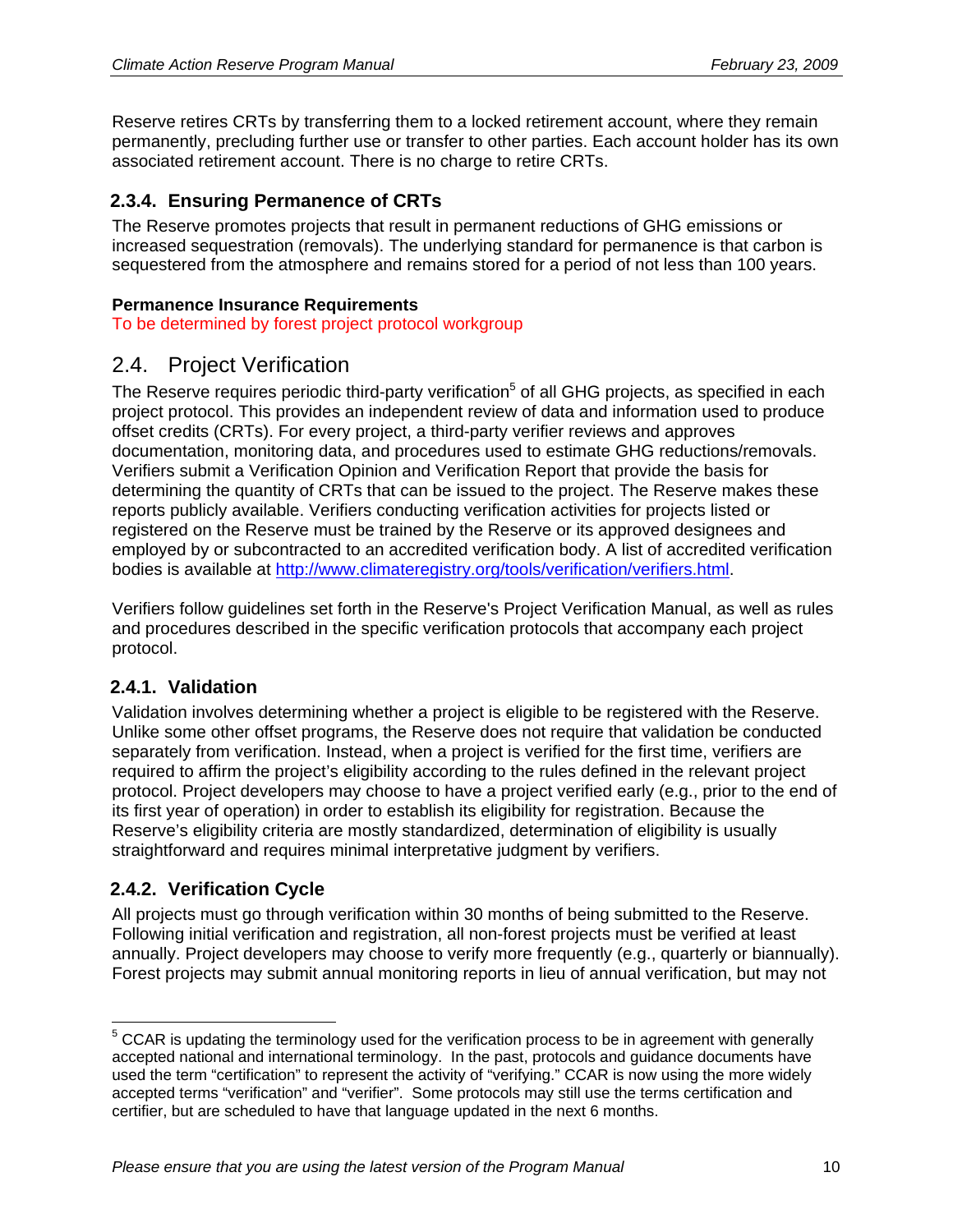go longer than six years between verifications. CRTs are issued according to the quantity of verified reductions achieved during a verification period, regardless of the period's length.

Verification Opinions and Verification Reports must be submitted within 6 months of the end of the time period for which project activities were verified. For example, a Verification Opinion and Report for GHG reductions achieved between January 1, 2008 and December 31, 2008 would have to be submitted by June 30, 2009.

For those projects that require annual verification, Verification Opinions and Reports may cover a maximum of 12 months of project activity. The only exception is for pre-existing projects undergoing their first verification; the first Verification Opinion and Report for these projects may cover multiple years, back to the project's start date.

All projects require site visits as part of project verification. This is to allow the verifier to perform an in-depth review of certain aspects of the data management systems and confirm that project activities are occurring per the submitted monitoring reports. Individual verification protocols (which accompany each project protocol) contain additional details and requirements regarding site visits, and their frequency, for each project type.

#### **2.4.3. Accreditation of Verification Bodies and Verifier Approval**

In order to verify projects listed or registered with the Reserve, a verifier must be employed by or subcontracted to an accredited verification body and be properly trained to verify projects of the appropriate type. Not all verifiers are approved to verify all project types. Similarly, the verification body itself must be accredited and eligible to conduct verifications for specific project types. A list of verification bodies accredited for each project type is available at http://www.climateregistry.org/tools/verification/verifiers.html.

As of January 1, 2010, the Reserve will require that all verification bodies be accredited (or undergoing accreditation) by the American National Standards Institute (ANSI). ANSI's GHG accreditation program operates according to requirements defined in ISO 14065:2007. Once accredited by ANSI, the individual verifiers employed by or subcontracted to the verification body must also:

- 1. Complete Reserve training on protocols specific to the project type that the verifier is applying to be approved under;
- 2. Demonstrate a thorough understanding of the project reporting and verification protocols through Reserve testing; and
- 3. Meet all internal training and testing requirements of their verification body to qualify as a project verifier.

Although verifiers determine project eligibility as part of a project's initial verification (see Section 2.4.1), the Reserve does not require verification bodies to become accredited as validation bodies under ISO 14065:2007. This is because the Reserve's standardized eligibility criteria require only minimal interpretation by verifiers in order to "validate" projects.

### 2.5. Transferring Projects into the Climate Action Reserve

Existing projects that have been registered with other carbon offset programs may be transferred to the Climate Action Reserve if they are determined by a Reserve-approved verifier to meet the Reserve's eligibility requirements. Such projects must submit a Project Transfer Form, available for download at http://www.climateregistry.org/offsets/project-registration.html.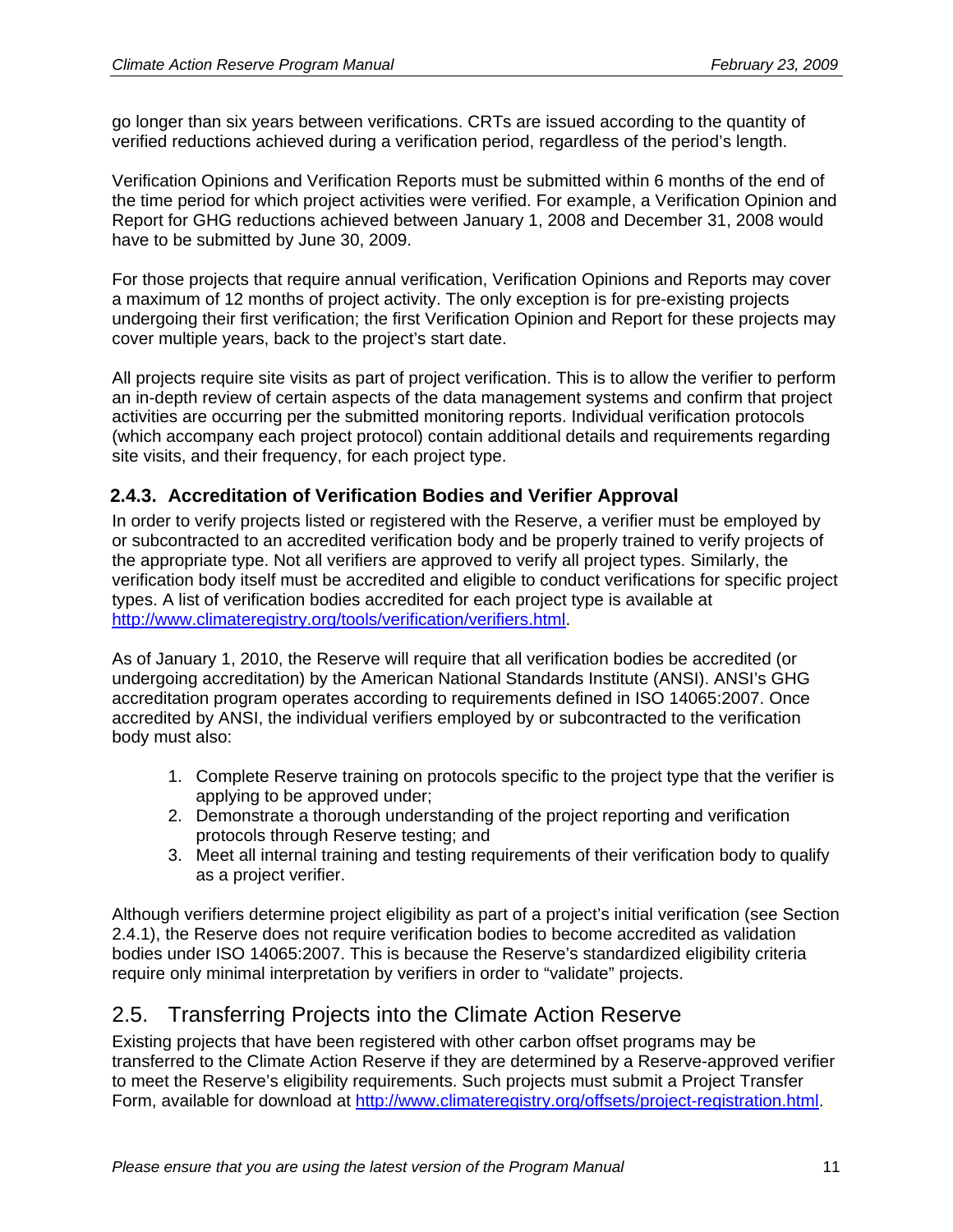The Project Transfer Form requires additional information and documentation to determine the status of the project and any offset credits issued for it under other programs.

The project developer must also provide the Reserve with a signed Project Transfer Letter, which must be sent to the administrator of the other program where the project was registered, confirming that no further emission reductions/removals for the project will be verified, registered, or certified under the other program. The project must be removed from the other program's registry before it can be transferred to the Reserve.

The crediting period for a transferred project will be reduced by the length of time that the project generated offset credits under other programs.

Note that while projects can be transferred from another program to the Reserve, previously issued credits from another program cannot be transferred to the Reserve.

## 2.6. Transferring Projects from the Climate Action Reserve

CRTs may be transferred to other GHG registries and offset programs under a process that remains to be determined. The process will include cancellation of the CRTs in the Reserve and the assignment of new serial numbers in the receiving registry or program.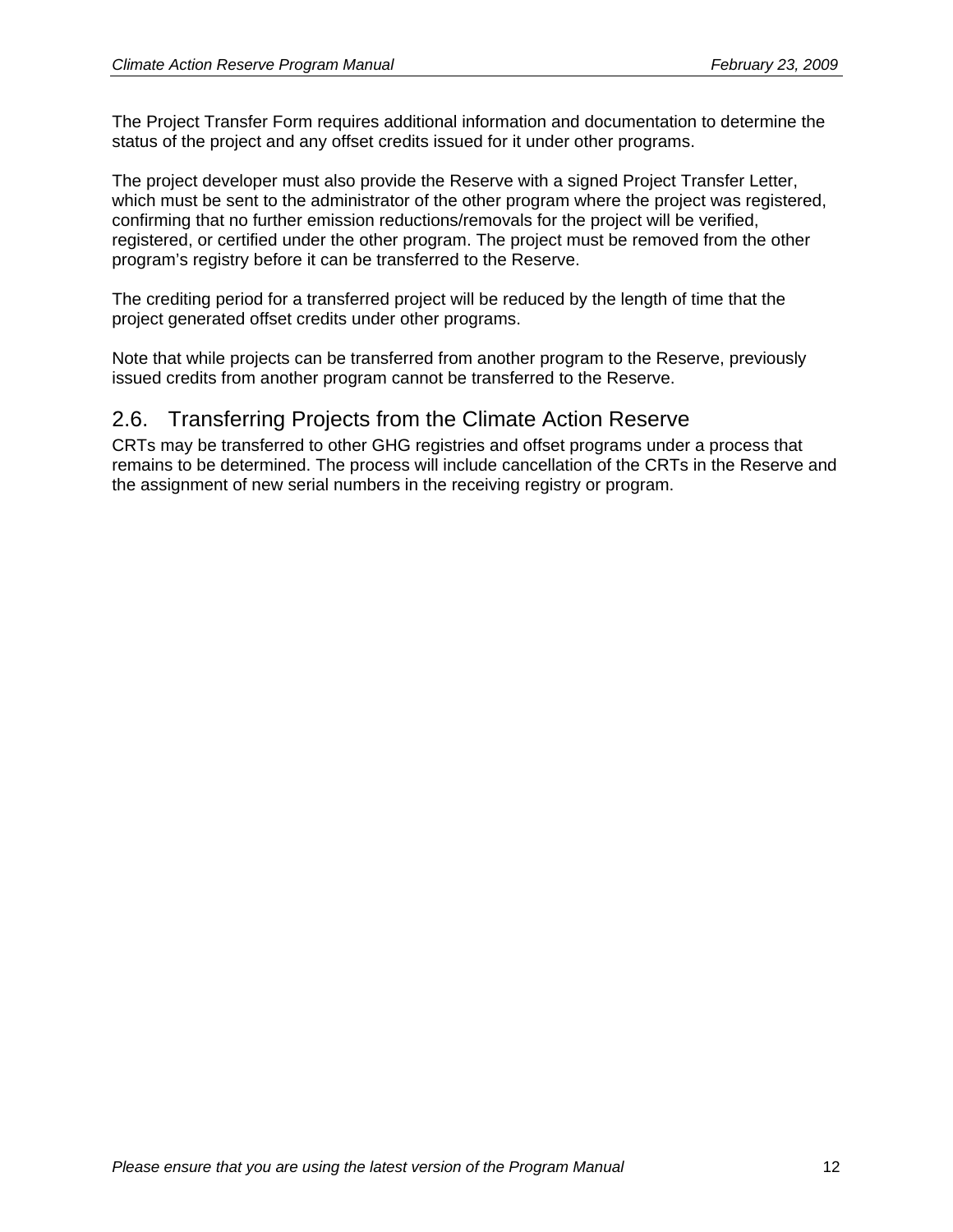# **3. Project Protocol Development Process**

The Reserve is committed to producing high quality GHG project accounting protocols, and to this end uses an intensive multi-stakeholder process to develop its project protocols. This approach integrates extensive data collection and analysis with review and input from a diverse range of experts and stakeholders. Reserve staff guide this process to ensure that final protocols adhere to the principles outlined in Section 1.3. This process produces high quality, well-vetted, and credible protocols based on best practices from national and international standards. This section details the Reserve's unique and rigorous project protocol development process.

# 3.1. Screening Process

The Reserve uses an internal screening process to identify candidate project types with good potential for offset protocol development. The Reserve takes into consideration a number of issues when assessing a project type for further development, including:

- Does the project type create direct or indirect emission reductions? All else equal, the Reserve will focus on project types that result in direct reductions. Direct emission reductions are generally easier to verify because the sites where they occur can be directly monitored. When emission reductions occur at sites or sources owned by the project developer, there is also less risk that an entity other than the project developer will claim ownership of the reductions. Thus, these projects are unlikely to be at risk for double counting or ownership issues.
- What is the likelihood that the sector where the project activity occurs will be covered under a future cap-and-trade system? Since issuing offset credits for reductions that occur at capped emissions sources would result in double counting, the Reserve prefers to focus on projects affecting GHG emissions that are unlikely to be capped.
- What are the total potential GHG reductions that could result from this type of project? As it takes significant effort and resources to produce a standardized project protocol, there should be large and geographically diverse potential reduction opportunities.
- Are there potential positive or negative environmental impacts from this type of project activity? Negative effects should be avoided. All else equal, the Reserve will prioritize project types that can create significant co-benefits for the habitats and communities where projects take place.
- Are there existing methodologies or protocols that could serve as a starting point? Standardized protocols are more easily developed where sound scientific methods already exist to determine baselines and quantify emission reductions.
- Are there high quality datasets to evaluate "business as usual" activities for the sector in which the project activity occurs? Setting performance thresholds and other standardized tests for additionality requires defensible data on the current state of the sector.

Once the internal screening process is complete, project types with good potential are either explored more fully through the development of an issues paper, or the Reserve holds a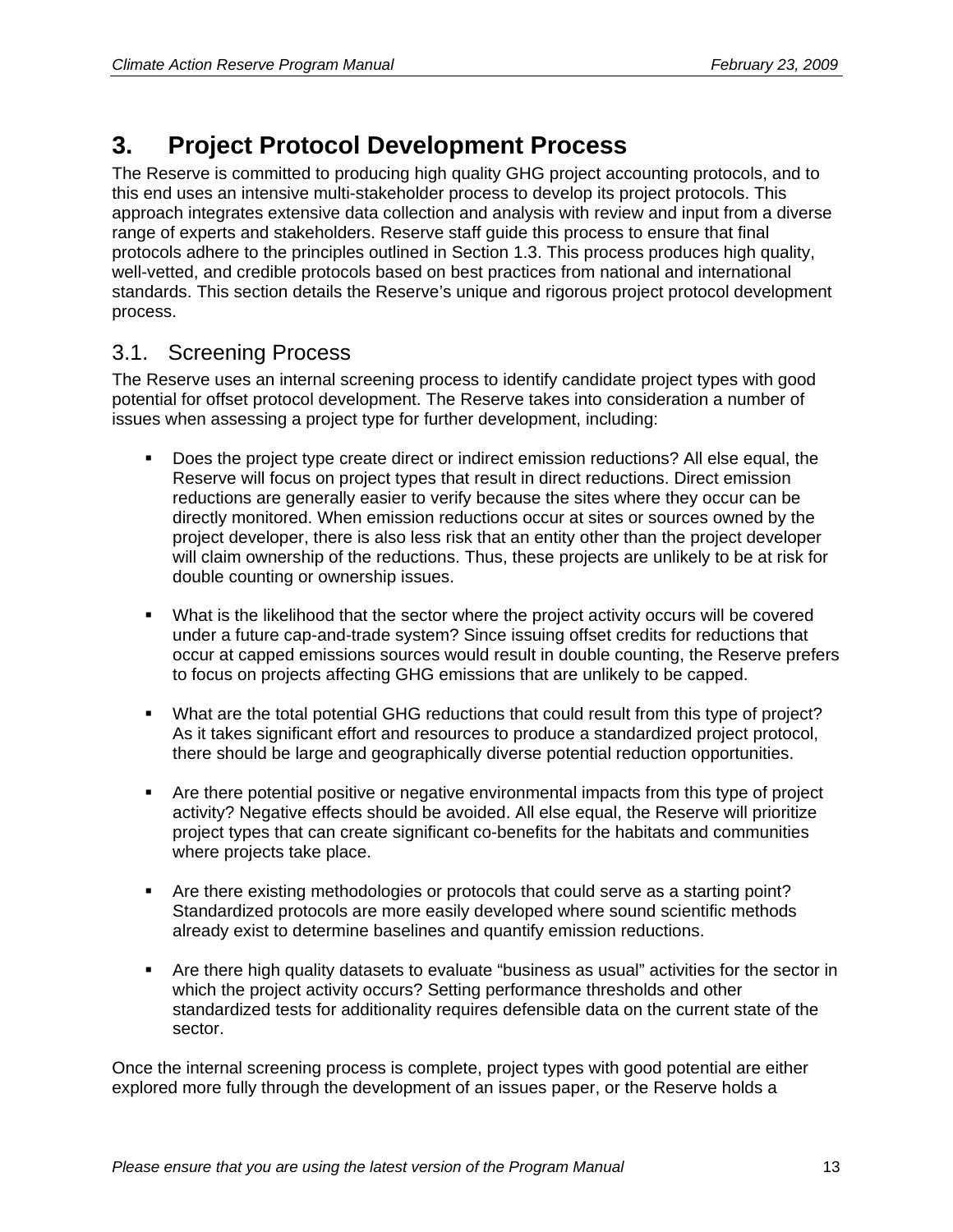scoping meeting to engage stakeholders in further evaluating what types of activities should be targets for protocol development.

#### **3.1.1. Issues Paper**

An issues paper evaluates the feasibility and desirability of developing a protocol (or set of protocols) for a particular project type. It assesses possible issues with developing a standardized protocol for the project type, including an evaluation of potential approaches to GHG emissions quantification; exploration of options for defining eligible project activities; evaluation of approaches to setting project boundaries; and assessment of the availability of datasets and other pertinent information. Issues papers are prepared by researching existing sector methodologies and datasets and consulting sector experts. After completion, the issues paper may be sent to interested parties (industry experts, environmental groups, state agencies, academics) for review and comment.

#### **3.1.2. Scoping Meeting**

Interested parties may be invited to a scoping meeting to discuss protocol development options and challenges for the project type in question. At the scoping meeting stage, the Reserve will generally propose a series of activities within the project type category for which specific accounting and certification standards could be developed. Feedback from the scoping meeting is used to determine whether the Reserve will move forward in developing a protocol, and which activities the protocol should encompass.

#### 3.2. Development Process

After a project type is identified, the Reserve follows a rigorous multi-stakeholder consultation process to develop an appropriate protocol.

#### **3.2.1. Workgroup Assembly**

To initiate the project protocol development process, the Reserve assembles a balanced multistakeholder voluntary workgroup, drawing from industry experts, state and federal agencies, environmental organizations, and other various stakeholders. Workgroups are assembled by invitation, but all parties are encouraged to express their interest in participating in the workgroup process. Throughout the protocol development process, the workgroup provides expert review and direct input into the development of the project protocol.

#### **3.2.2. Options Paper**

Where appropriate, the Reserve may develop an options paper to further address and lay out different approaches for key elements of the protocol. A draft is shared with the workgroup, and comments are incorporated into a final options paper that forms the basis of the draft protocol.

#### **3.2.3. Draft Protocol**

The Reserve develops a draft protocol based on expert input and insights from an issues paper or the final options paper. The draft protocol is released to the workgroup for review and revision. The draft protocol review process usually includes at least one or more in-person workgroup meetings in which members are invited to discuss issues at length. Written comments from the workgroup are incorporated into the draft protocol, which may go through multiple iterations of workgroup review before it is ready for public review.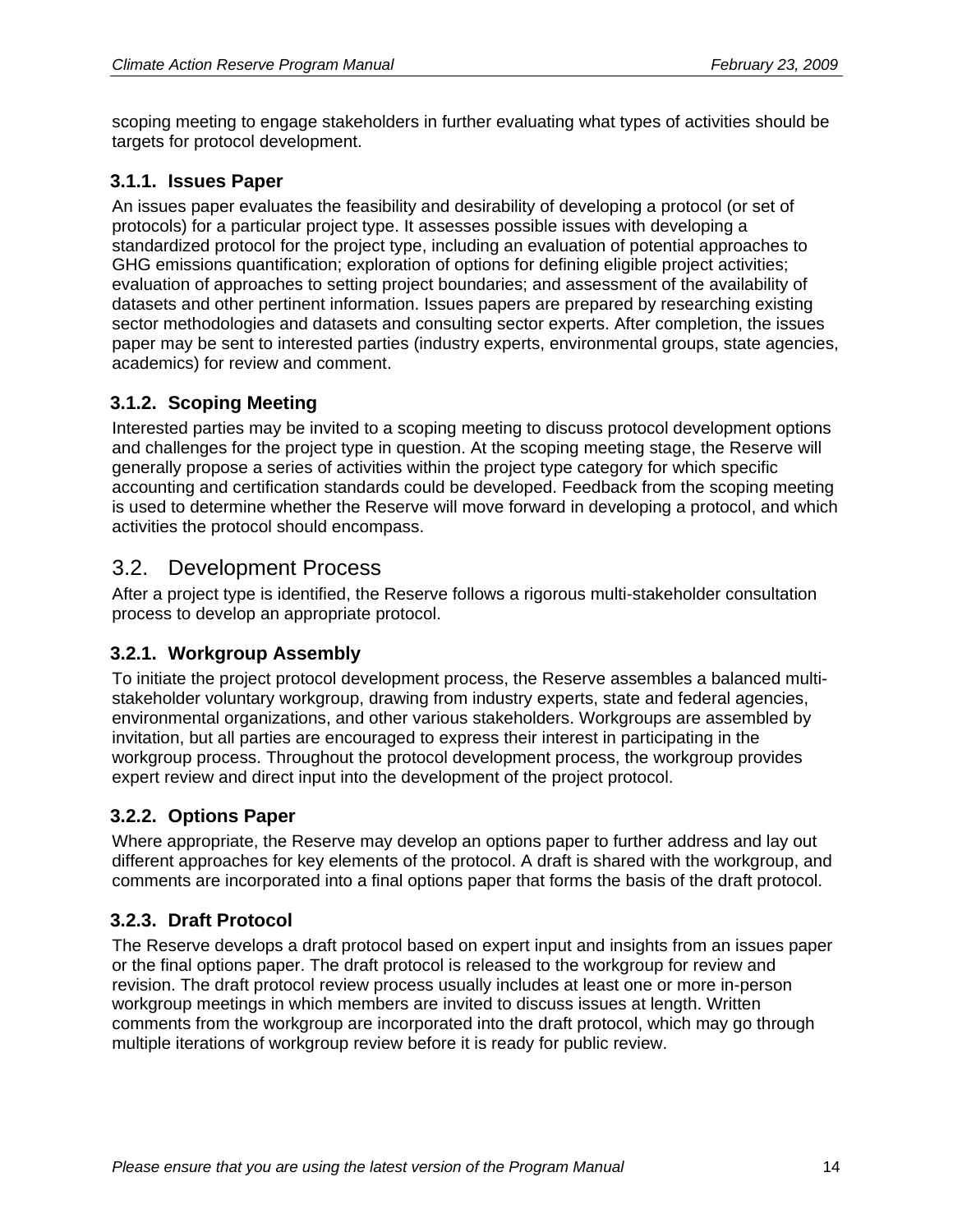#### **3.2.4. Public Review Period and Public Workshop**

The revised draft protocol is posted on the Reserve's website for a 30-day public comment period. The public is notified via the Reserve's listserv database and other venues, and reviewers are asked to submit written comments. During the 30-day public review period, the Reserve also hosts a public workshop to solicit feedback and address concerns regarding the draft protocol in an open forum. After receiving written feedback, all comments are recorded and addressed. A final protocol is produced, taking into account public comments and any further workgroup feedback.

#### **3.2.5. Board Approval**

The Reserve's Board must vote to adopt each project protocol. Protocols are presented at quarterly board meetings, which are open to the public, and issues raised throughout the development process are reviewed, giving workgroup members and interested stakeholders a chance to raise any last concerns or questions. After the Board adopts the protocol, it becomes an official Reserve protocol and is immediately available for use.

#### **3.2.6. Ongoing Public Feedback and Comments**

After Board approval, the Reserve continues to solicit, document, and respond to public feedback and comments on the current version of the project protocol. A standardized Protocol Comment Form is available at http://www.climateregistry.org/tools/protocols.html. The public is also welcome to contact Reserve staff directly to discuss their comments and concerns.

Public feedback and comments are assessed on an ongoing basis, and may initiate a revision to a project protocol.

## 3.3. Revisions to Project Protocols

After Board approval, the protocols are periodically revised in light of public comments, on-theground experience, and technological, scientific, and regulatory developments. In addition, the Reserve may review and update performance standards and standardized baselines to ensure they continue to effectively screen projects for additionality and accurately represent "business as usual" emissions. There are two types of revisions to project protocols – policy revisions and technical revisions.

#### **3.3.1. Policy Revisions**

Policy revisions are those that concern questions of project definition or eligibility, or that involve significant (non-technical) judgment calls about baseline estimation and the quantification of emission reductions/removals. For policy revisions, the Reserve reconvenes an expert stakeholder workgroup and reaches out to stakeholders involved in the initial protocol development process. A revision is generally focused on specific elements of the protocol, and is not necessarily an opportunity to revisit all decisions made in the initial protocol development process.

Depending on the extent of the revision, the workgroup is asked to comment on a revised draft protocol, or is reconvened to discuss key issues prior to draft changes being circulated for comment. Policy revisions require a 30-day public comment period and adoption by the Reserve's Board. Policy revisions are brought for adoption at the quarterly board meetings, or are brought to the executive committee of the Board for adoption if expedited action is required. When adopted, a policy revision creates a new version of the project protocol (e.g. Version 1.0 undergoes a policy revision to become Version 2.0).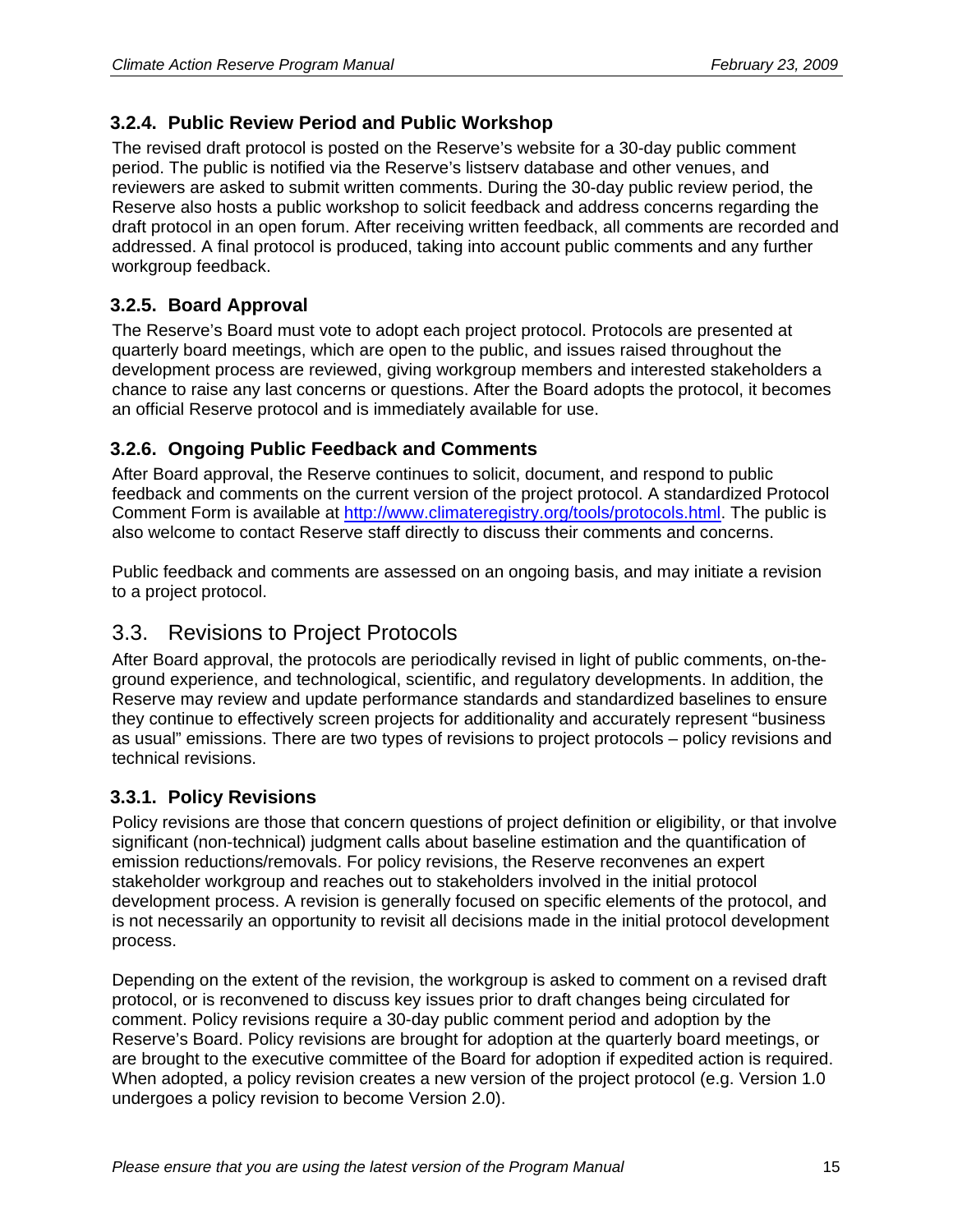#### **3.3.2. Technical Revisions**

Technical revisions are editorial or technical in nature and do not require a workgroup to be reconvened. These revisions do not significantly change the policies or eligibility in the project protocol. Technical revisions create a new sub-version of the protocol (e.g. Version 1.0 undergoes a program revision to become Version 1.1). Technical revisions do not require adoption by the Reserve's Board. Technical revisions are considered adopted on the date they are posted to the Reserve website. A protocol revision notification is sent to the Reserve's listserv at that time.

#### **3.3.3. Grace Period for Registration under Prior Protocol Versions**

Project developers have 90 days from the date on which a revised protocol is adopted to submit $^{6}$  a project to the Reserve using the previous version of the protocol. As with all projects, the project must be registered<sup>7</sup> within 30 months of the project being submitted to the Reserve. Otherwise, the project must be resubmitted for registration under the most current version of the protocol.

Projects that have been registered using a previous version of the protocol are not required to have their projects verified under any updated versions. Instead, projects may continue being verified against the original protocol version. Project developers always have the option, however, of voluntarily choosing to verify against a new version. Applying a revised protocol to a project does not change the project's crediting period.

For forest projects that choose to employ a conservation easement, the project developer has a maximum of 12 months from the project submittal date to record a conservation easement. Projects that fail to record a conservation easement within 12 months must re-submit and follow the version of the Forest Project Protocols in effect at the time of re-submittal. Forest project developers still have 30 months from project submittal to get the project registered.

## 3.4. Communication with Public

Information about new project protocols or protocols in development is available at http://www.climateregistry.org/tools/protocols/protocols-in-progress.html.

While undergoing a revision, draft protocols for public comment and additional information about the revision can be found by visiting http://www.climateregistry.org/tools/protocols/projectprotocols.html. Each project protocol has its own dedicated webpage that can be accessed from here.

Current versions of each project protocol are available for download at http://www.climateregistry.org/tools/protocols/project-protocols.html.

 6 A project is considered "submitted" when all of the appropriate forms have been uploaded and submitted to Reserve software, and the project developer has paid the project listing fee.

 $\frac{7}{4}$  A project is considered "registered" when the project has been verified by an approved third-party verifier, submitted by the project developer to the Reserve for final approval and approved by the Reserve.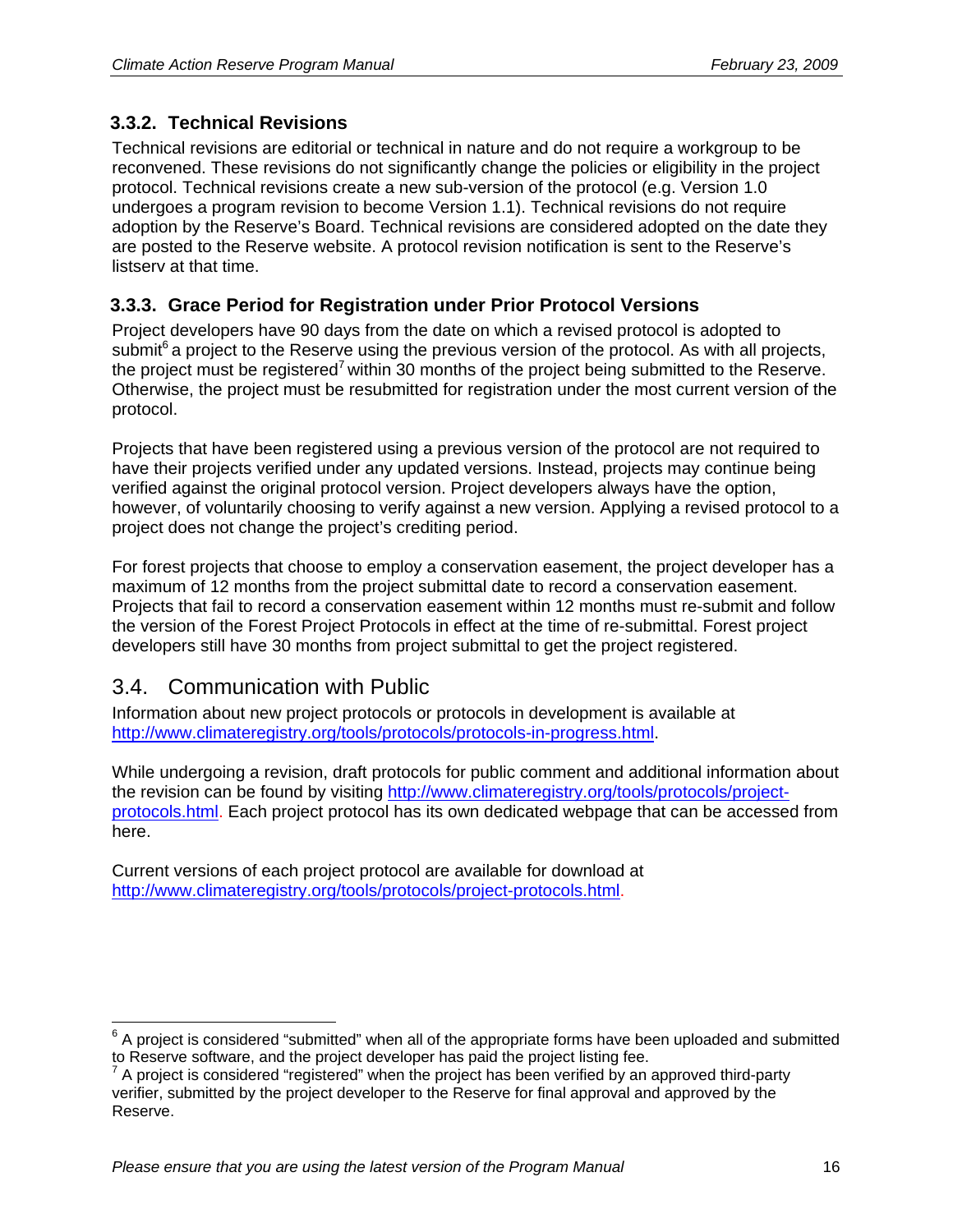# **4. Glossary**

| California Climate Action Registry  | a nonprofit organization committed to solving climate<br>change through emissions accounting and reduction. The<br>Climate Action Reserve is a program of the California<br><b>Climate Action Registry.</b>                                                                                                                    |
|-------------------------------------|--------------------------------------------------------------------------------------------------------------------------------------------------------------------------------------------------------------------------------------------------------------------------------------------------------------------------------|
| <b>Climate Action Reserve</b>       | the national offsets program of the California Climate<br>Action Registry that establishes standards for quantifying<br>and verifying GHG emission reduction projects, issues<br>carbon credits generated from such projects, and tracks<br>the transfer and retirement of credits in a publicly-<br>accessible online system. |
| <b>Climate Reserve Tonne or CRT</b> | the unit of offset credits used by the Climate Action<br>Reserve. One Climate Reserve Tonne is equal to one<br>metric ton of GHG reduced/sequestered.                                                                                                                                                                          |
| Listed                              | a project is considered "listed" once the Reserve has<br>satisfactorily reviewed all project submittal forms and<br>tentatively accepted the project into the Reserve. The<br>project will now appear in the public interface of the<br>Reserve system.                                                                        |
| Project developer                   | an organization or individual that develops projects for the<br>purpose of generating emission reductions or removals.<br>In the Reserve software system, project developers may<br>be issued CRTs for the verified emission<br>reductions/removals that their projects achieve. They can<br>also transfer and manage CRTs.    |
| Project protocol                    | a Reserve-developed document that contains the<br>eligibility rules, GHG assessment boundary, quantification<br>methodologies, monitoring and reporting parameters, etc.<br>for a specific project type. Project protocols are akin to<br>"methodologies" in other offset programs.                                            |
| Reduction                           | A verified decrease in GHG emissions caused by a<br>project, as measured against an appropriate forward-<br>looking estimate of baseline emissions for the project.                                                                                                                                                            |
| Registered                          | A project is considered "registered" when the project has<br>been verified by an approved third-party verifier,<br>submitted by the project developer to the Reserve for final<br>approval, and approved by the Reserve.                                                                                                       |
| Removal                             | A verified increase in carbon stocks caused by a forest<br>project, as measured against an appropriate forward-<br>looking estimate of baseline carbon stocks for the project.                                                                                                                                                 |